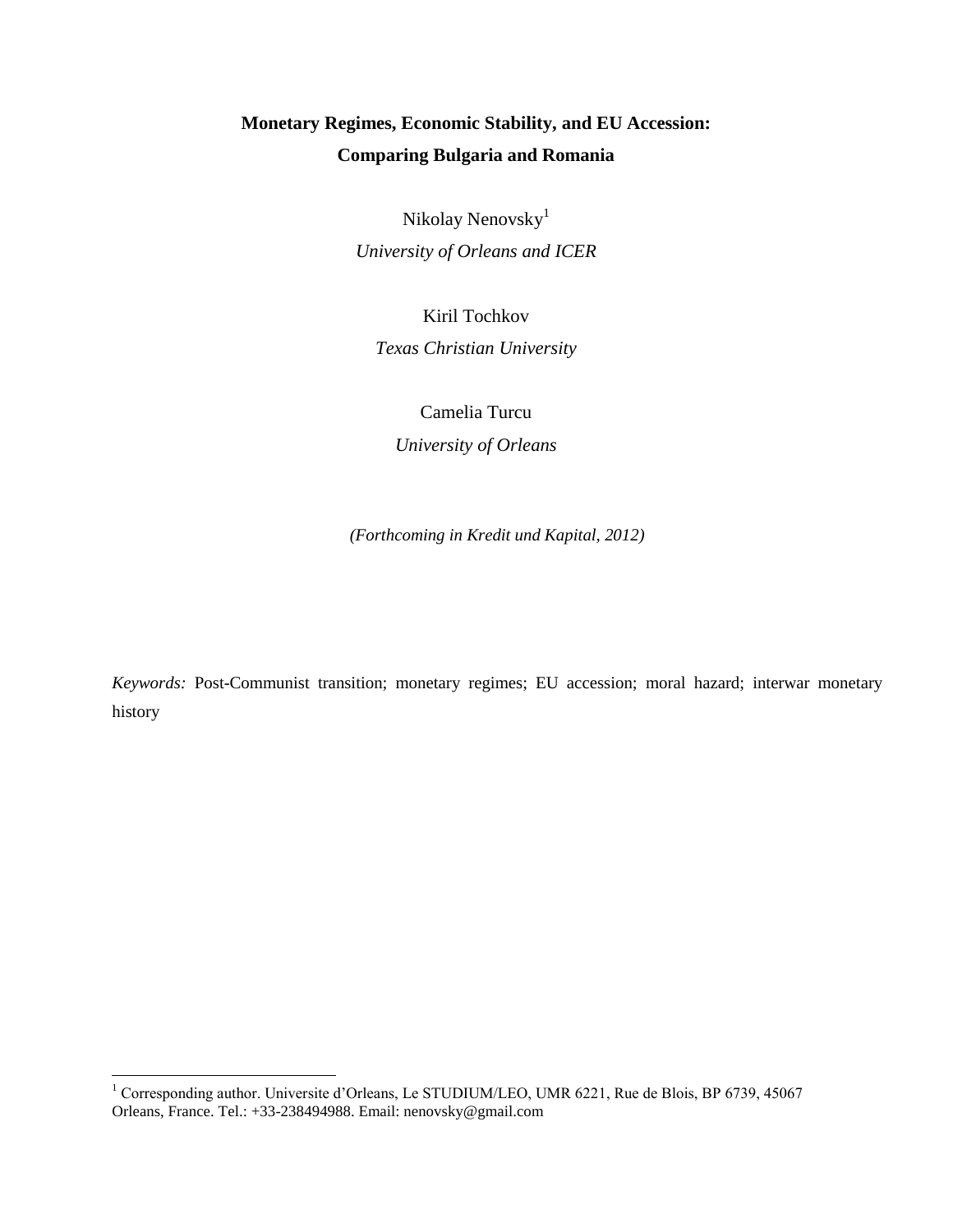## **Abstract**

This paper traces the origins of the different monetary regimes adopted in Bulgaria and Romania in 1996-97 and examines their performance during the EU accession. The findings indicate that the constraints of the currency board in Bulgaria shifted economic activity towards the private sector, while the discretionary policies in Romania turned public finances into both a contributor and a response mechanism to economic imbalances. While the prospects of EU accession initially enhanced the performance of the monetary anchors, the implicit insurance of EU membership increased moral hazard and led to a rapid rise in private (more pronounced in Bulgaria) and public debt (more pronounced in Romania). We propose also some historical parallels between our sample period 1997-2009 and the years 1925-1940 and identify similar differences between the monetary regimes of Bulgaria and Romania. This historical comparative analysis provides a fertile ground for reflection on the cyclical recurrence of certain patterns in the choice of monetary regimes and preferences for specific economic policies.

*Keywords:* Post-Communist transition; monetary regimes; EU accession; moral hazard; interwar monetary history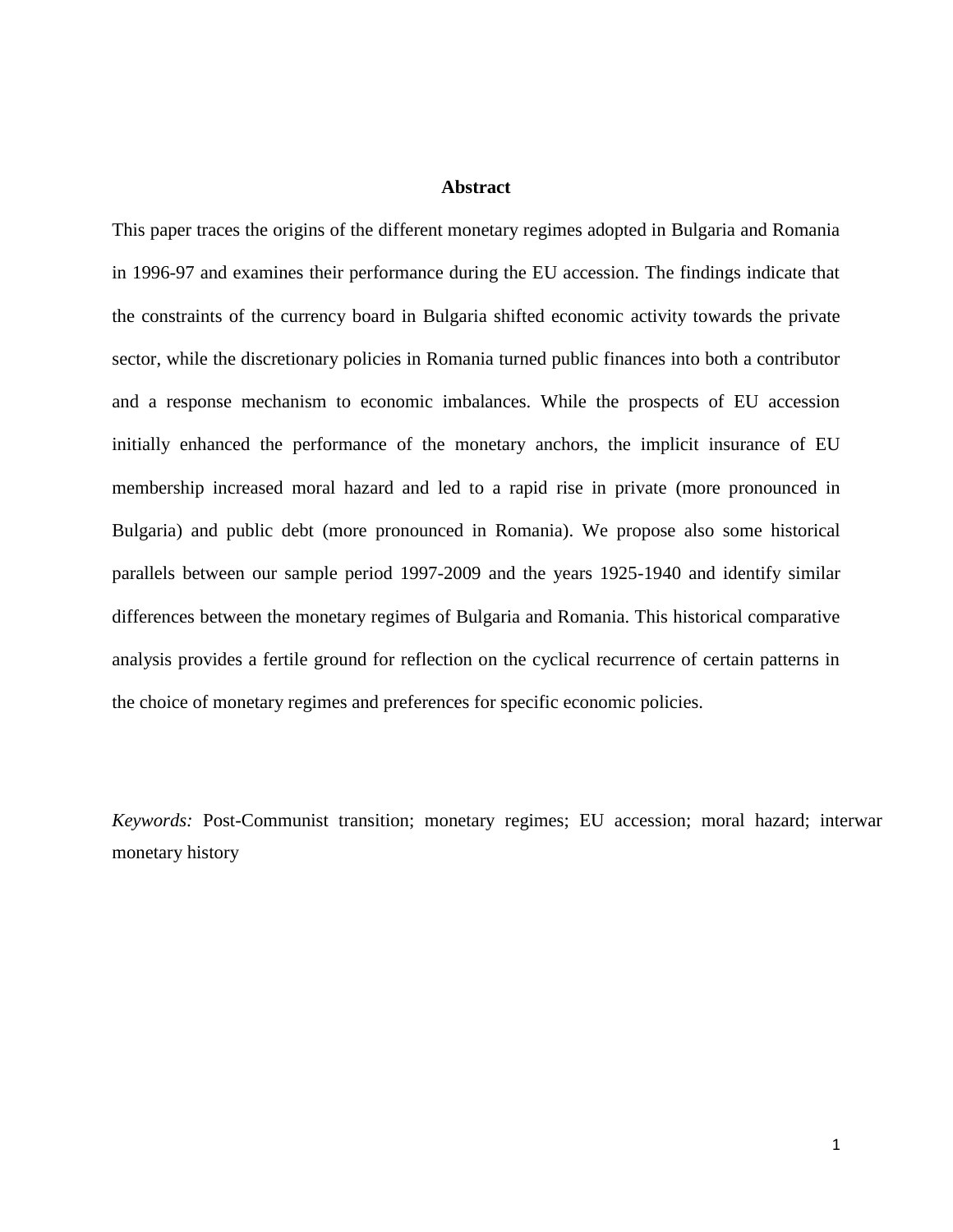As neighboring countries, Bulgaria and Romania have shared many experiences over the centuries, from the time of the Ottoman Empire to their joint entry into the European Union (EU) in 2007. Accordingly, they have always been rivals despite differences in the size and structure of their economies. Following the Balkans Wars 1912-1913 and Bucharest Treaty in 1913 when Bulgaria was punished territorially and economically, Bulgaria and Romania fought as enemies during the First World War. The two countries were allies during the Second World War, and shared a common ideology as Soviet satellites for over 40 years. Even though both nations were members of the Communist bloc, Romania distanced itself from the Soviet Union by adopting more independent economic policies while Bulgaria faithfully followed Soviet policies. After the breakdown of the Communist regimes at the end of the 1980s, the competition between the two countries turned to the goal of making a speedy transition to a market economy and democracy. Since the mid-1990s, Bulgaria and Romania have vied with each other for the integration into the EU by trying to implement the necessary institutional reforms.<sup>1</sup> In the process of EU accession, Bulgaria and Romania were also treated as a group separate from the frontrunners in Central Europe and the laggards in the Western Balkans. The two countries signed association agreements with the EU, the first step of the negotiation process, in 1993, about two years later than Poland, Hungary, and Czechoslovakia. Similarly, Bulgaria and Romania joined the EU in 2007, more than two years later than the Central European and Baltic economies. Following the official start of membership negotiations in 2000, the race between Bulgaria and Romania gained momentum as comparisons of their performance in the areas of economic and institutional reforms became regular practice. After becoming EU members, the aspiration to gain more influence within the EU and obtain more financial aid has fueled their rivalry. Moreover, the two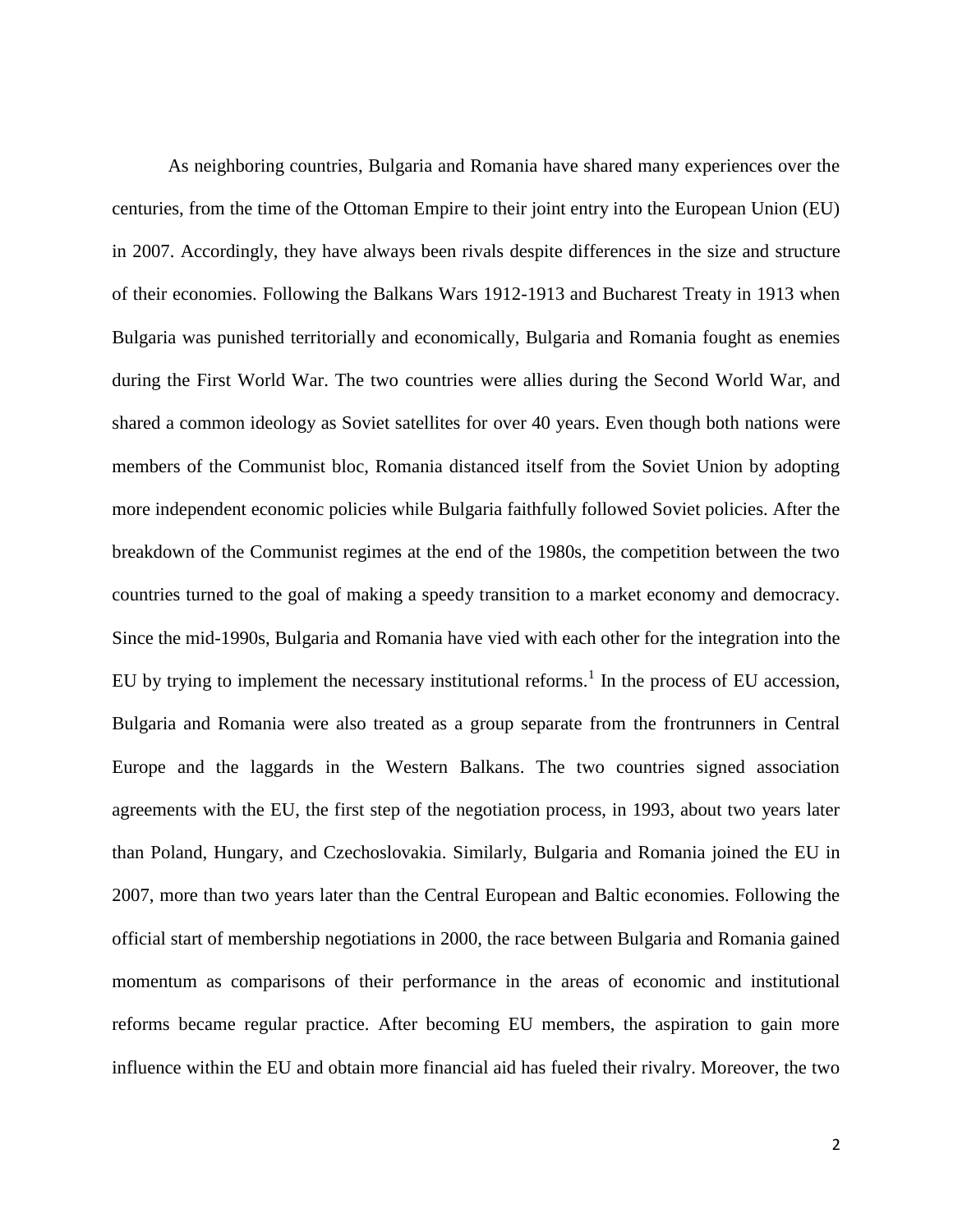Balkan neighbors were eager to fulfill the convergence criteria in order to gain admission to the euro area. In the wake of the recent global economic crisis, the issue in question is which of the two economies would be more severely affected and which one would adopt the more successful policies to deal with the recession.

The goal of this paper is to conduct a comparative analysis of the economic development in Bulgaria and Romania over the past decade, with a particular focus on the effect of the different monetary regimes that these countries adopted. Despite many similarities during the transition to a market economy, Bulgaria and Romania experienced an economic crisis in 1996- 97, which marked the adoption of *very* different monetary regimes. In Romania, where the crisis was less severe, the government continued to pursue and enhance its discretionary monetary policy, even introducing inflation targeting in 2005. In contrast, Bulgaria, faced with a deep financial and economic crisis, took more radical measures by adopting a currency board. This arrangement represents an extremely orthodox monetary regime similar to the gold-exchange standard, which, in principle, corresponds to the negation of monetary policy. Besides their impact on economic policies, the two radically opposed monetary regimes shaped the views of policy makers, academics, and the general public to such an extent that even after more than a decade it is next to impossible to find Romanians who would object to active monetary policy or Bulgarians who would denounce the currency board.

A large number of studies on Central and Eastern Europe include Bulgaria and Romania as part of their analysis, but only a handful of papers have focused solely on the two economies, exploring various topics such as the role of emigrants' remittances (Blouchoutzi & Nikas, 2010), foreign direct investment (FDI) (Kalotay, 2008), enterprise restructuring (Calacean & Aligica, 2004), exports (Dritsakis, 2004), nominal and real convergence (Figuet & Nenovsky, 2006), and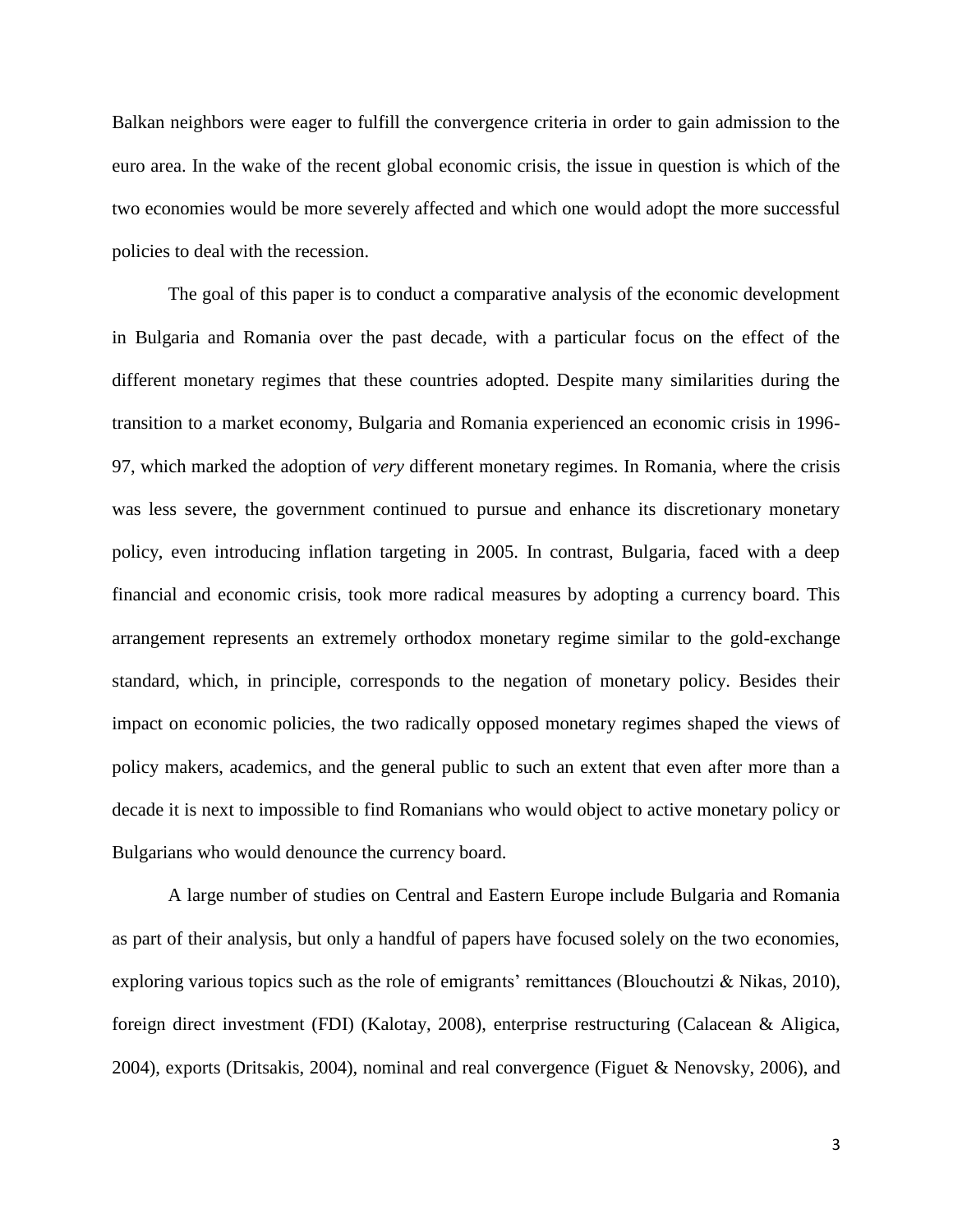inflation and monetary regime (Pelinescu & Caraiani, 2006). Our study differs from previous research in its focus on the impact of the different monetary regimes that Bulgaria and Romania endorsed.

We examine at first the reasons for adopting these monetary arrangements by analyzing the initial economic conditions from the time of the planned economies in the 1980s to the early transitional period of the 1990s and identify macroeconomic vulnerabilities that have contributed to the choice of a specific monetary regime in 1997. Next, we study the different implications of the two monetary regimes on the economic development of Bulgaria and Romania in the late 1990s and 2000s. In particular, we use an insurance game model (Dooley, 1997, 2000) to explain the dichotomous relationship between the monetary anchor and the process of EU accession. The implications of this relationship allow us to compare and analyze the performance of the two monetary regimes in the aftermath of the global economic crisis.

Lastly, we explore the historical parallels between our sample period 1997-2009 and the years 1925-1940 and identify similar differences between the monetary regimes of Bulgaria and Romania. This historical comparative analysis provides a fertile ground for reflection on the cyclical recurrence of certain patterns in the choice of monetary regimes and preferences for specific economic policies.

The paper is structured as follows. In the next section we provide an overview of the divergence of monetary regimes between Bulgaria and Romania after 1997. Section 3 analyzes the origins and implications of the different monetary regimes in the two countries. In Section 4, we compare the performance of the monetary regimes in the 1990s and 2000s with the situation in the 1920s and 1930s. Section 5 concludes.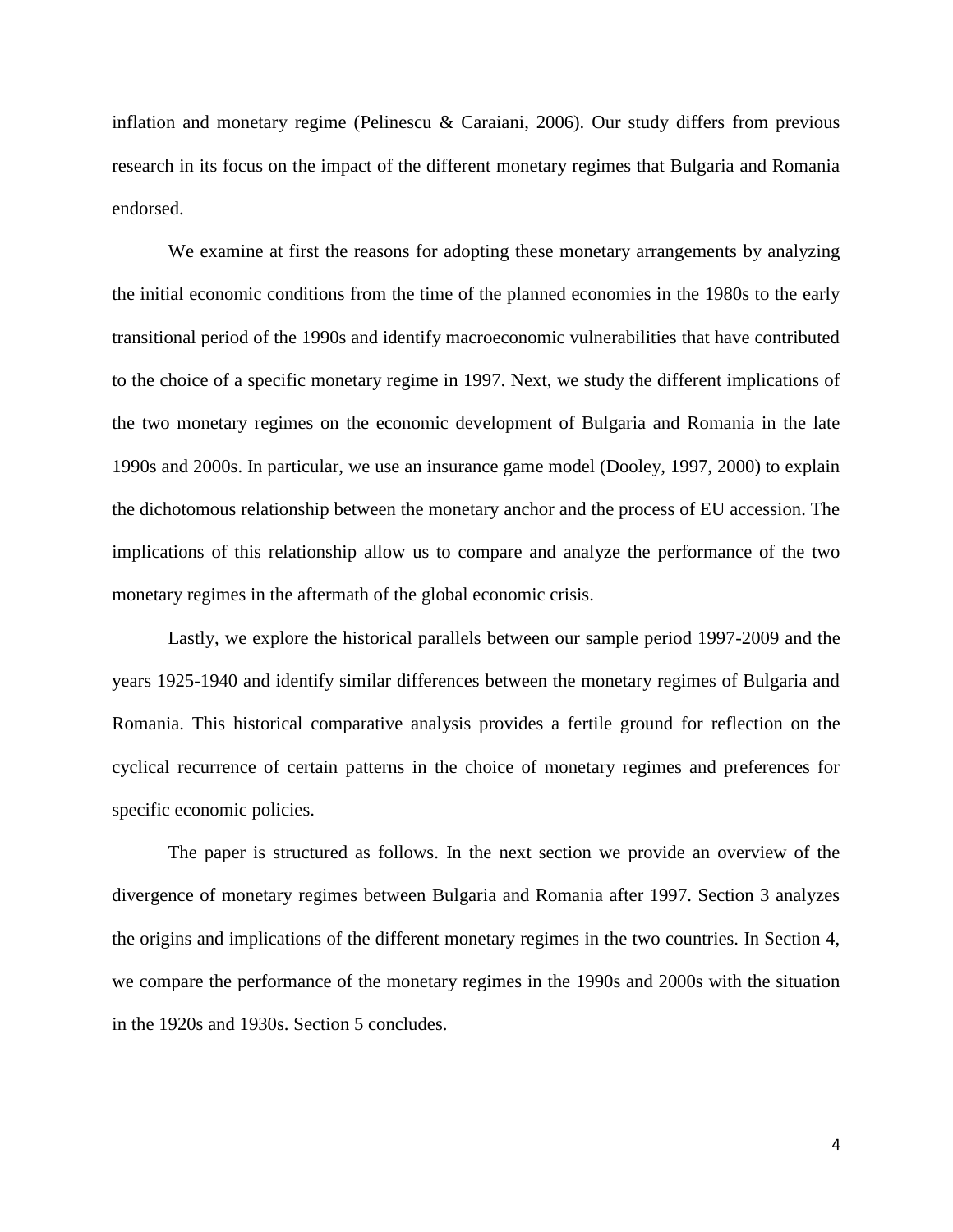### **The battle of monetary regimes: Currency board versus monetary policy**

Post-communist countries can be generally divided into two groups according to the type of monetary regime they operated at the onset of transition. The first group started the transition with fixed exchange rates and strict monetary policies and subsequently moved to a floating exchange rate (e.g., Central Europe) or preserved the peg (e.g., the Baltic countries). This model was very successful because the fixed exchange rate regime provided more opportunities for overcoming the cronyism prevalent in the early years of transition and indicated willingness for integration into the EU, which became the new geostrategic choice. The second group, which was much less successful and included Romania and Bulgaria, started the transition with a floating exchange rate, but its fluctuations proved fertile ground for various manipulations and embezzlement schemes.

In 1996-97, Bulgaria experienced a severe economic, financial, and political crisis, which led to the introduction of a currency board that was profoundly different from the active discretionary monetary policies employed in the years 1990-1996. The International Monetary Fund (IMF) and Bulgaria's major creditors wanted a stable and credible monetary regime which would enable the country to service its external debt. Accordingly, they provided loans for the creation of initial foreign reserves for the currency board. The new arrangement also concurred with the expectations of low-income and middle-class Bulgarians who had lost their purchasing power due to hyperinflation and their savings as a result of bank failures. From a macroeconomic and institutional perspective, Bulgaria needed a break from the extensive criminal activity during the early period of transition, which included the monetization of losses through the banking system and the unfair and illegal redistribution of assets and liabilities.<sup>2</sup> The Bulgarian economy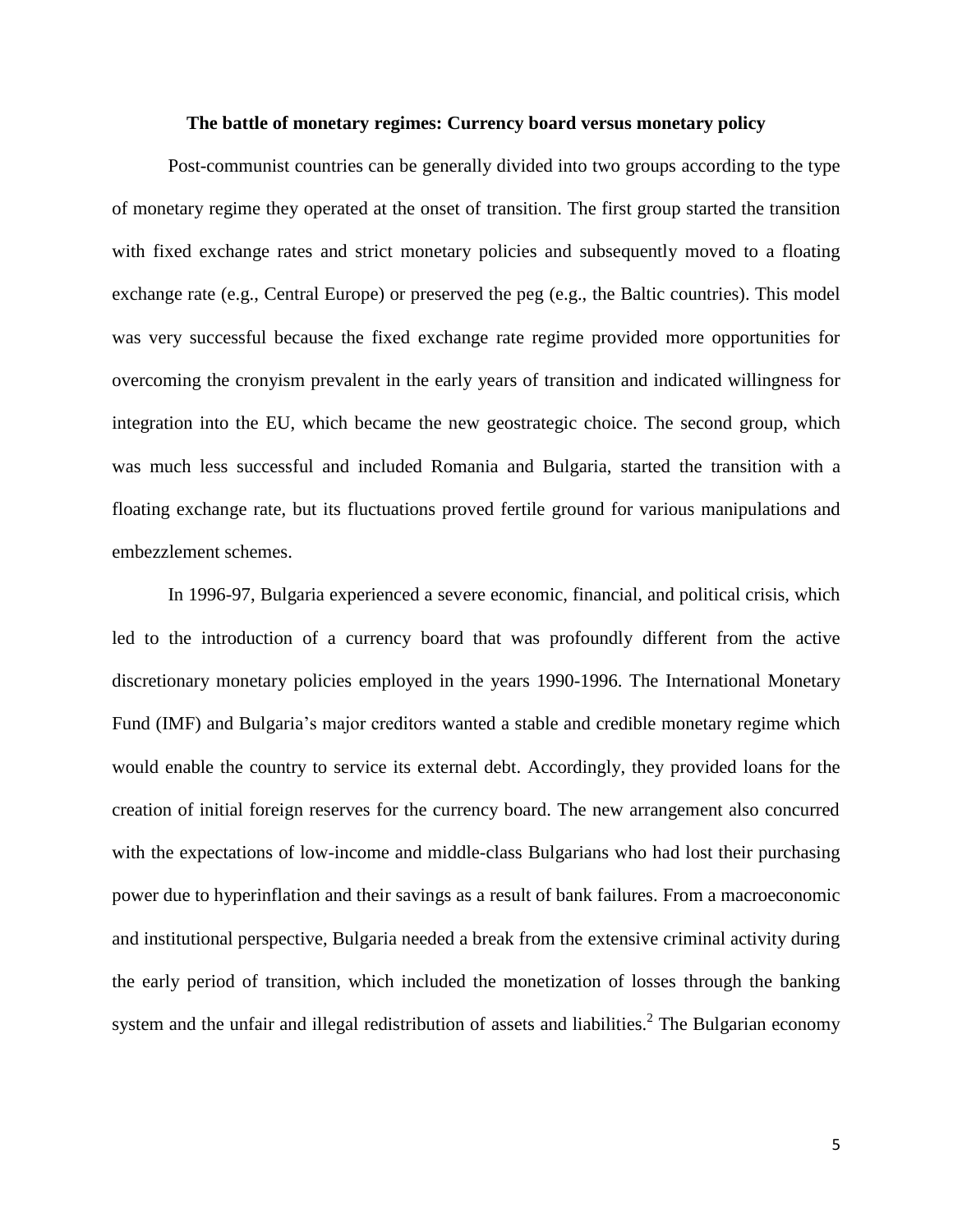had been in a non-cooperative game equilibrium, similar to the prisoner's dilemma (Ialnazov  $\&$ Nenovsky, 2011).

It is well-known that a currency board is an extremely restrictive monetary system that eliminates monetary policy with the exception of statutory reserve management and the regulation of the banking system. The exchange rate is fixed by law, and the monetary base is fully covered by highly liquid foreign assets, which are disclosed in a weekly release of the currency board's balance sheet. The Bulgarian National Bank (BNB)'s function as a lender of last resort is limited to specific situations of systemic risk, which depends on the condition of the payment system and the surplus of foreign reserves over liabilities. More importantly, on the asset side of the currency board's balance sheet, there are no domestic assets, securities of the Bulgarian government, or claims on the banking sector. This makes discretionary monetary policy (e.g., open market operations) impossible (Gulde et al., 2008; Nenovsky & Hristov, 2002). The currency board is in many aspects similar to the gold-exchange standard, relying on the principles of credibility and discipline (Desquilbert & Nenovsky, 2005; Raybaut & Torre, 2005).

Since the currency board was introduced after a severe economic crisis, the general population and the elites alike readily accepted the new system, which quickly became a major *cognitive* model that shaped the conceptualization of the role of money in the economy. Moreover, the Bulgarian currency board, which subsequently survived the Russian and East Asian financial crises as well as the collapse of the currency board in Argentina, became the leading anchor.<sup>3</sup> This anchor helped Bulgaria break out of a critical stalemate in which corruption and criminal activity had flourished, and steered the economy towards a decade of prosperity and a successful EU accession. Despite some initial doubts regarding the economic and legal compatibility of the currency board with Bulgaria's EU membership, the EU decided in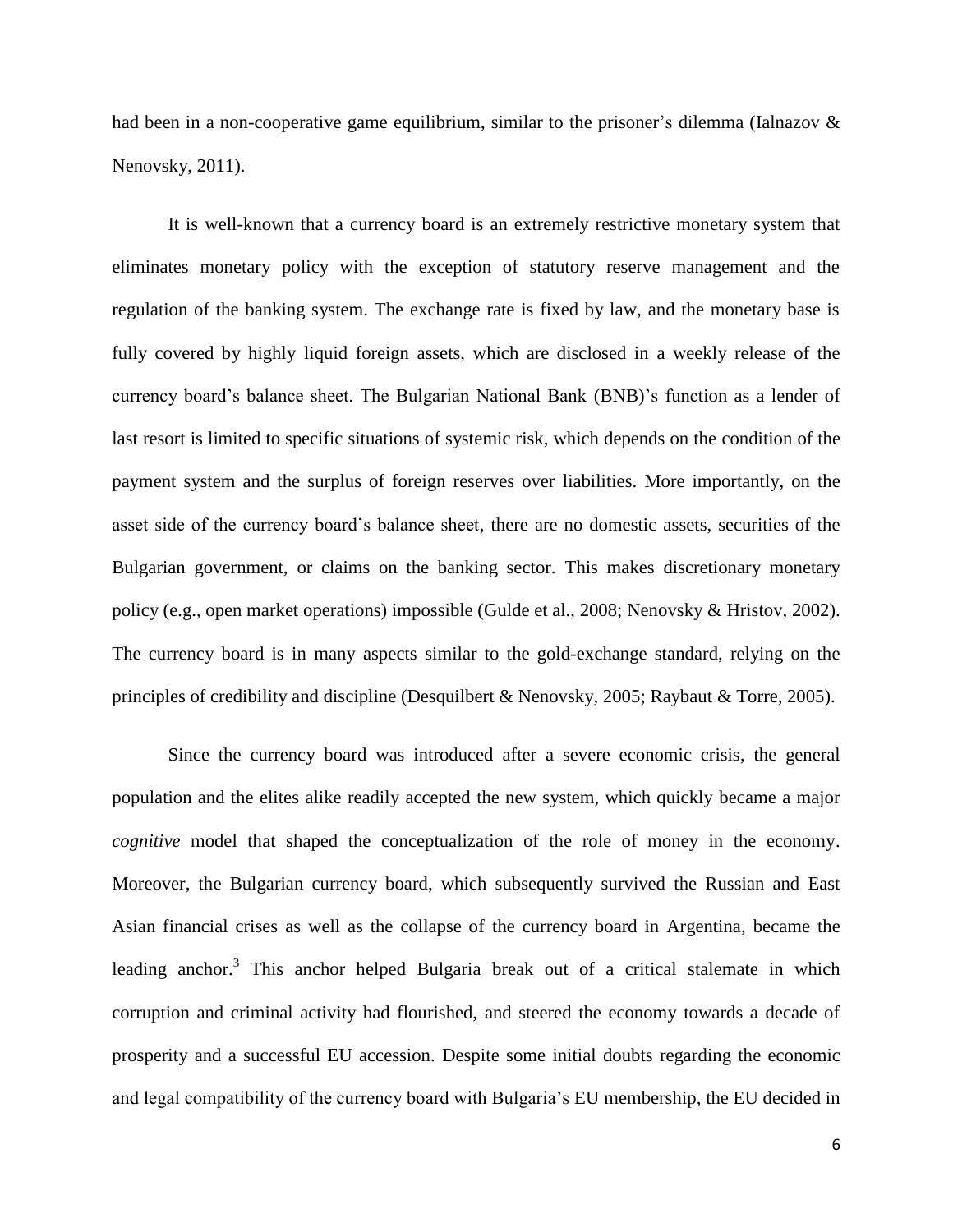favor under the condition that the board remains a unilateral responsibility of the country operating it. Although the benefits of the currency board in Bulgaria during the current economic crisis are debatable, the general public continues to regard the board as a major institutionallyproven anchor, despite the fact that the social memory of the 1996-97 crisis has been fading with time (Mudd et al., 2010).

Unlike Bulgaria, Romania has never given up its discretionary monetary policy, and its central bank has always held the full range of traditional policy tools. Even after currency boards became popular and Bulgaria adopted one, Romania never hesitated to continue its path of active monetary policy and exchange rate management. Romania too experienced an economic crisis in 1996, which, although not as severe as the one in Bulgaria, also brought reformist center-right parties to power (as was the case in Bulgaria in June 1997). In 2005, Romania joined the group of countries from Central Europe (Poland, the Czech Republic and Hungary) by introducing flexible inflation targeting (Isarescu, 2003). Inflation targeting implies a floating exchange rate because it is difficult for a central bank to simultaneously employ two anchors, in this case a nominal exchange rate and an inflation target. However, the National Bank of Romania (NBR) initially did not abandon exchange rate management after introducing the new monetary regime, as evidenced by foreign exchange market interventions (Frommel & Shobert, 2006). Governor Mugur Isarescu even speaks of cultural conditions for the adoption of inflation targeting. After it became clear that Romania would not be bypassed by the latest economic crisis, NBR started reducing interest rates (a 4% cumulative reduction since the beginning of 2009) and the statutory reserves, pursuing a policy of monetary easing (IMF, 2010). The decision to increase the valueadded tax by 5 % (despite a 25% reduction in public sector wages and a 15% reduction of social transfers) led to an automatic surge in inflation in mid-2010, reaching 7-8% by the end of the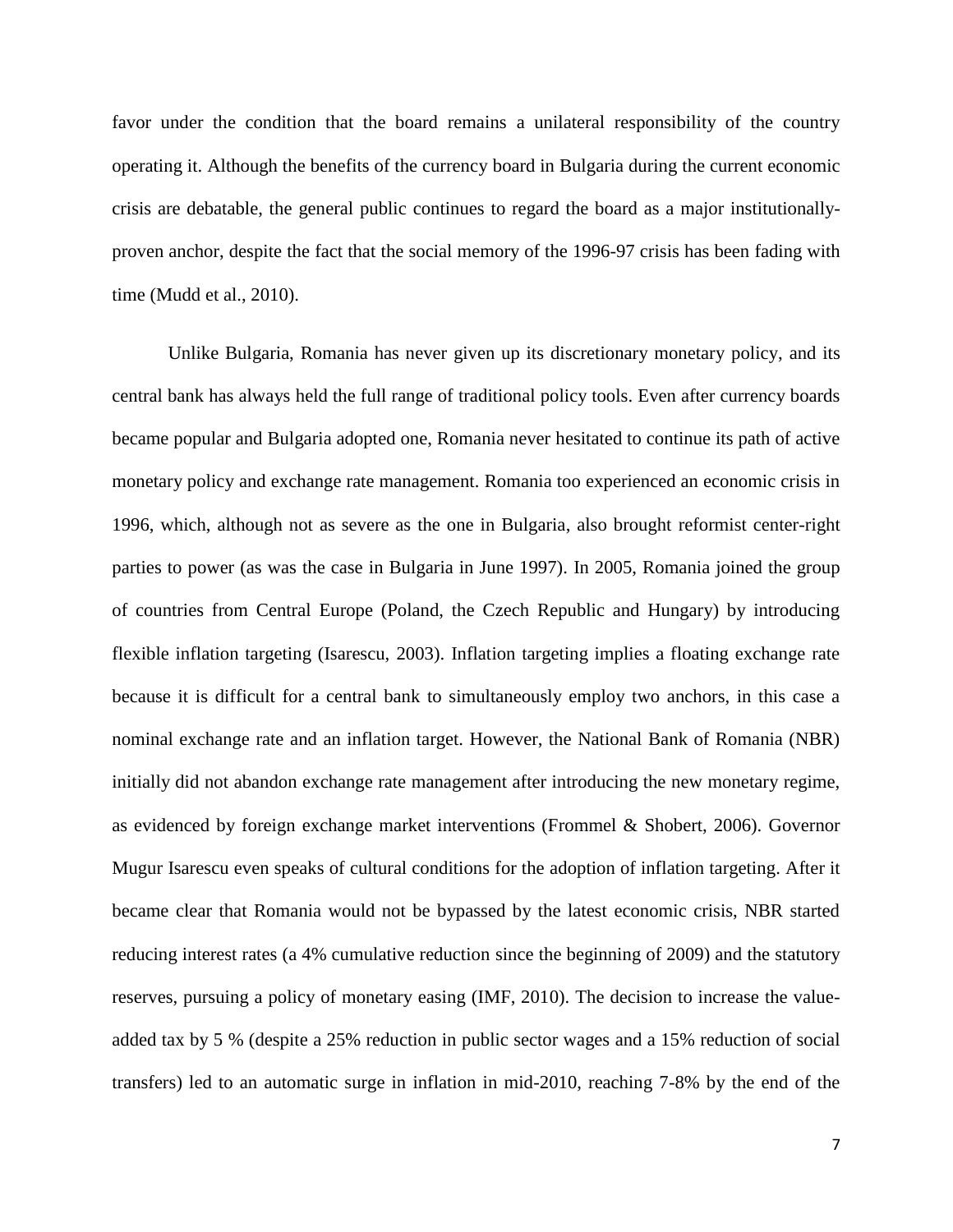year. As a result, the inflation target, which had been set at  $3.5% + 1$ , was breached, compelling NBR to halt the monetary easing (IMF, 2010).

The active monetary and exchange rate policies played a major role not only as a policy tool of NBR, but also in the research of Romanian economists (Dimitru, 2003; Pelinescu & Cariani, 2006; Dumiter, 2009; Zaman & Georgescu, 2010). Besides the research conducted at NBR, which for institutional reasons supports and promotes the benefits of discretionary monetary policy and inflation targeting, there is a quasi-monopoly of theoretical and empirical publications in Romania which eulogize this type of policy. The criticism is saved for particular decisions or technical details of conducting the policy. The opponents of discretionary monetary policy are a small minority. Whenever a currency board arrangement is mentioned, it is strongly criticized and often ridiculed as a primitive system employed in underdeveloped nations incapable of managing their own affairs. 4

Thus, both in Romania and in Bulgaria, two dominating models of conducting monetary policy and of conceptualizing money and money management emerged. In Bulgaria, this philosophy has been passive, extremely conservative, and externally delegated. In Romania, it has been active, discretionary, and empirical, relying on a range of statistically derived policy targets. The publications of Bulgarian and Romanian economists also have their focus on different areas. While most Bulgarian economists shy away from employing complex models in their research, their Romanian counterparts have published numerous studies on the complex and multiple relations involved in active monetary policy.

# **Origins and implications of the monetary regimes**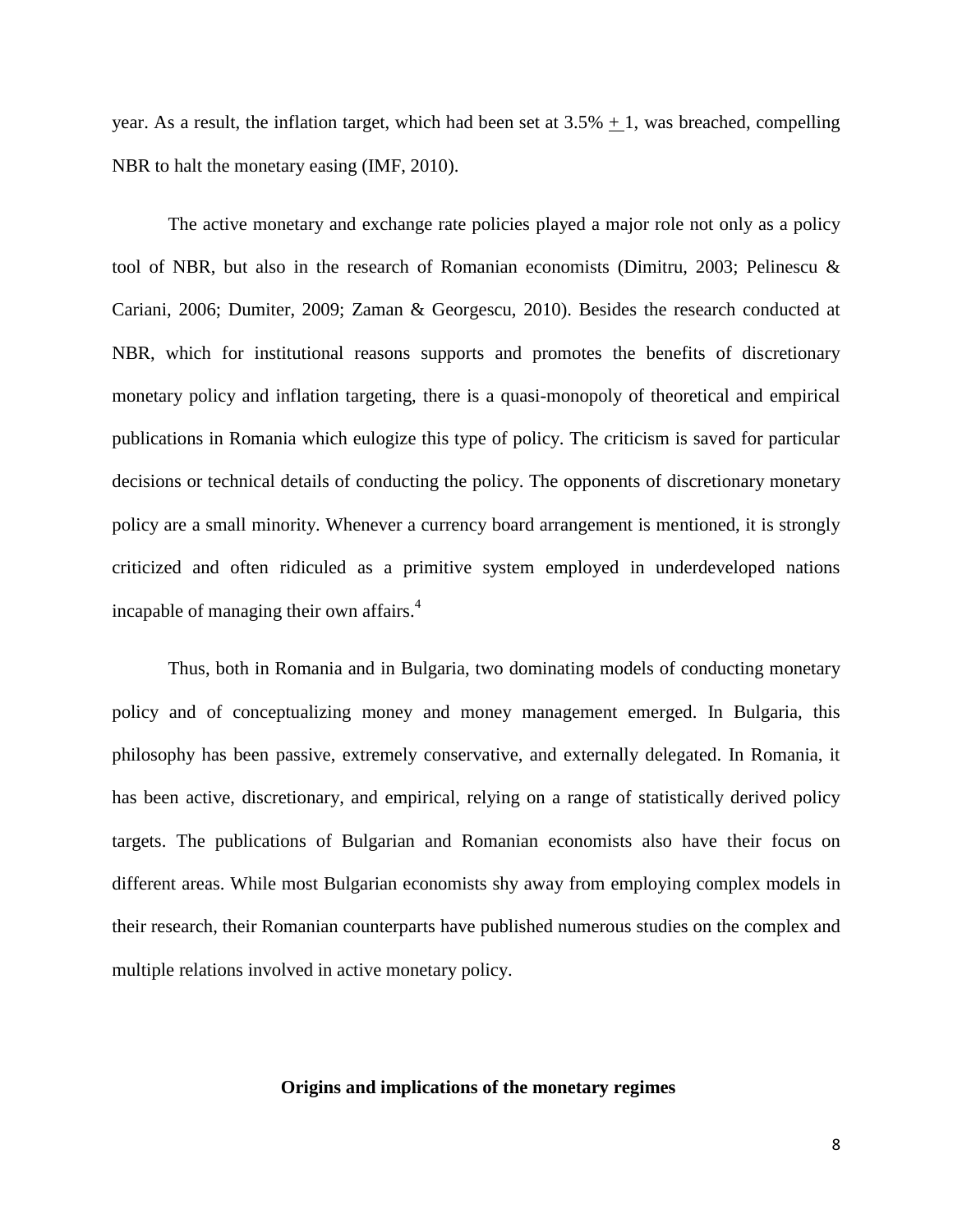The different paths that Bulgaria and Romania took after 1997 call for an investigation of the origins of the two monetary regimes as well as their economic performance, particularly in the context of EU accession and the recent global economic crisis.

The immediate trigger for the adoption of a currency board in Bulgaria was the deep financial and economic crisis of 1996-97, while a less severe crisis in Romania did not alter the discretionary monetary policy of the country. However, in order to gain a better understanding, we need to investigate the economic conditions in the years leading up to the breakdown of the Communist regimes in the late 1980s and the initial period of transition to a market economy in the early 1990s because these conditions also contributed to the diverging policy choices of the two countries (for extensive discussion see Petrovic, 2008). In the 1980s, the two Balkan neighbors had centrally administered economies managed by Communist parties. Once the two regimes fell in late 1989, a painful transition began which saw a dramatic drop in output and hyperinflation in the early 1990s. But these general trends mask important differences between Bulgaria and Romania.

The major macroeconomic variables in Table 1 show that Romania's economy is more than three times larger than Bulgaria's. Gross domestic product (GDP) per capita was higher in Romania, but it was already on the decline during the second half of the 1980s and continued to fall in the 1990s, converging towards the level of its neighbor. Bulgaria's GDP per capita increased in the late 1980s, but, by 1995, it had fallen to its level in 1985. Similarly, economic growth in Romania was negative since the mid1980s and recovered only in the mid 1990s. In contrast, Bulgaria's economy recorded positive growth until the start of the transition in 1990, followed by several years of dramatic decline. Inflation was relatively low in Bulgaria and Romania when prices were still fixed by the government, but, after the price liberalization in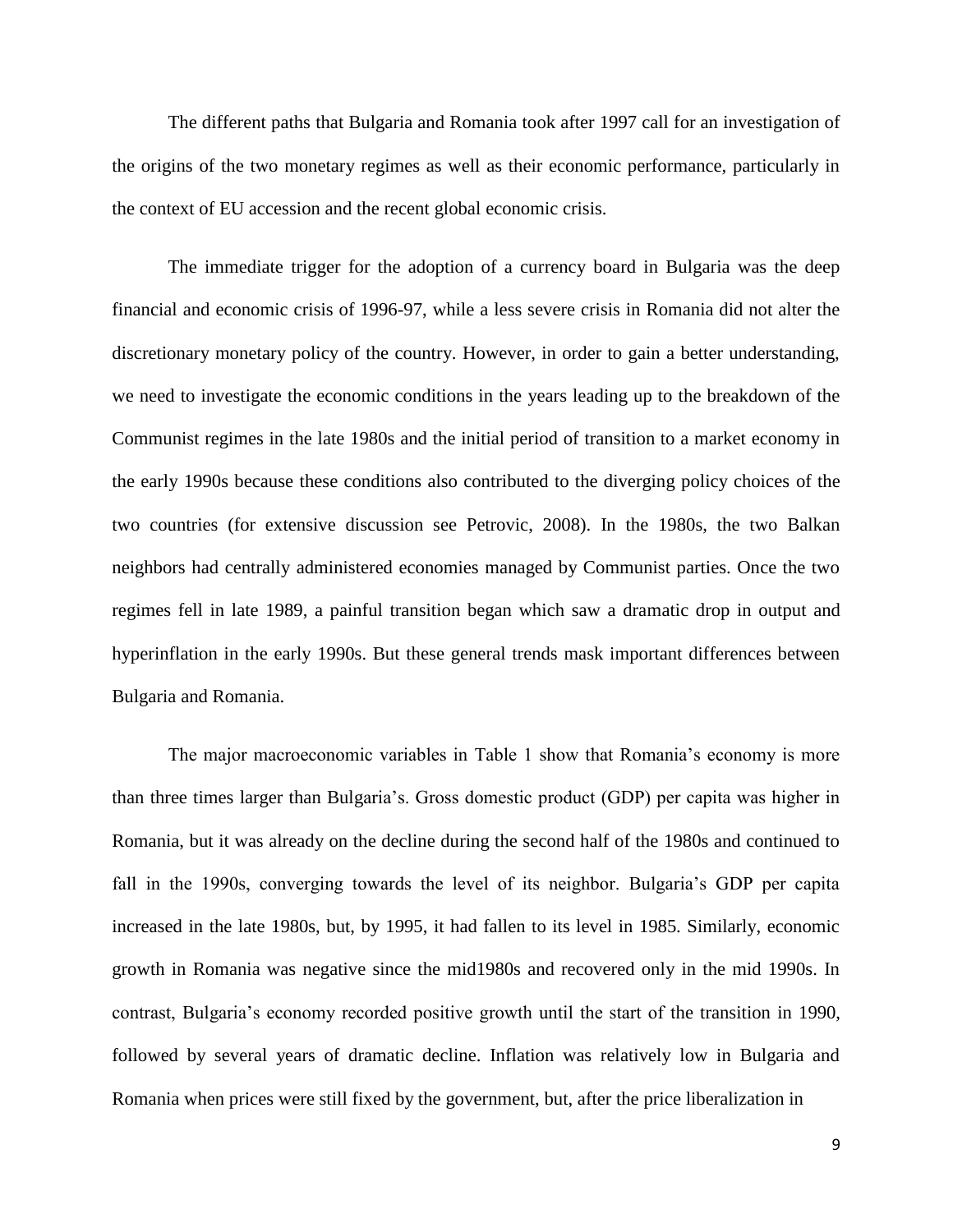1990, both countries saw inflation reach more than 200%. In the wake of the 1996 crisis, Bulgaria's inflation was much higher than Romania's. Furthermore, trade, especially within the Council for Mutual Economic Assistance (COMECON), played a much more significant role in Bulgaria as compared to Romania's relatively closed economy (see for more Slim, 1997). Lastly, in the early 1990s Romania proved considerably more attractive for FDI than its neighbor.

Another crucial difference between the two countries was the accumulation of foreign debt. Bulgaria's foreign debt has been increasing since 1985 and had almost tripled by the start of the transition (Figure 1a). The current account deficit in 1985 was close to 80% of GDP as the Communist regime was borrowing heavily abroad to finance domestic consumption. The upward trend of foreign debt accumulation was reversed only in 1994. The Communist regime in Romania adopted a very different strategy. In 1972, Romania became the first country from the Communist bloc to join the IMF (Bulgaria followed suit only in 1990). Consequently, Romania borrowed extensively in the West, causing its foreign debt to triple in the late 1970s. In 1982, Romania's Communist leader, Nicolae Ceausescu, vowed to repay the foreign debt in order to eliminate the dependence on the IMF. For this purpose, severe austerity measures were introduced, restricting consumption, imposing food rationing, and reducing imports, which were largely responsible for the negative growth rate and the negative income elasticity of imports during the 1980s (see Table 1). While these policies created hardships and contributed to Ceausescu's downfall, they also allowed Romania to begin the transitional period with almost no foreign debt at a time when Bulgaria's debt level was almost \$12 billion and rising. The Romanian governments of the early transitional period began accumulating foreign debt but, by the start of the crisis in 1996, it was still significantly lower than Bulgaria's, especially if one takes into account the larger size of Romania's economy (Figure 1a).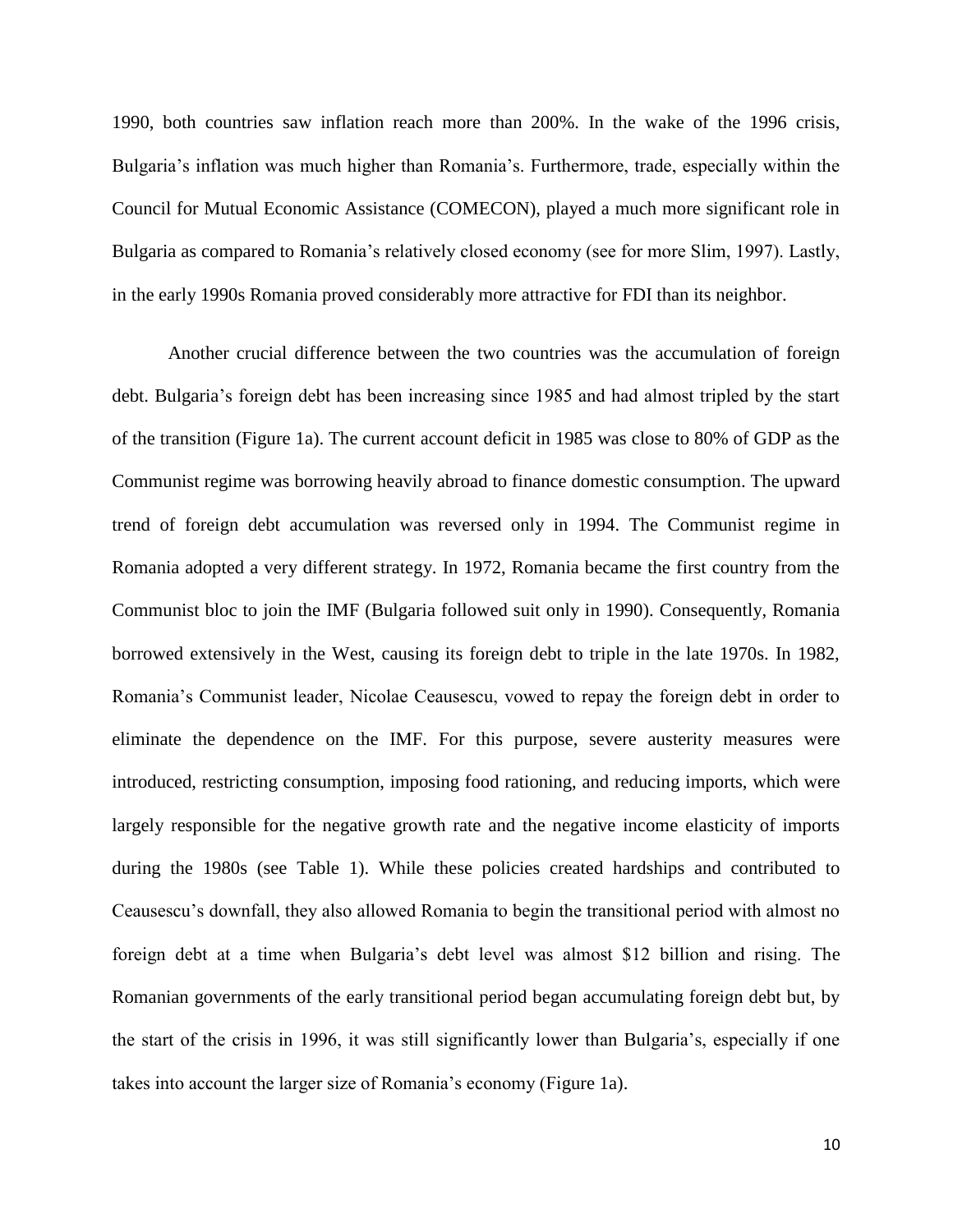The high level of foreign debt imposed a heavy financial burden on Bulgaria. The government teetered on the verge of default as external debt service increased from 3% of GDP in 1993 to more than 14% in 1996 (Figure 1b). As a result, foreign reserves declined rapidly, the exchange rate experienced a dramatic depreciation, and inflation soared to levels exceeding 1000% in 1997 (Figures 1c-1e). Romania's external debt service spiked in 1996, but its foreign reserves rose, while in Bulgaria they were declining. Neither the increase in inflation nor the depreciation of the exchange rate was nearly as dramatic as in Bulgaria. Accordingly, the economic crisis in Bulgaria, which was coupled with a collapse of the banking system and triggered a political crisis, called for radical change to restore macroeconomic stability, while the Romanian government did not see any immediate need to change its existing monetary regime and discretionary monetary policy.

The adoption of the currency board arrangement led to fundamental changes in Bulgaria's economy, redefined the role of government policies, and shifted economic activity as well as the risks associated with it in a different direction than in Romania. As a disciplineinducing and conservative mechanism, the currency board not only fixed the exchange rate and imposed drastic restrictions on monetary policy but also curtailed deficit spending that could destabilize the new arrangement. Since 1997, the government budget has been mostly in surplus until the global economic crisis hit Bulgaria in 2009 (Figure 2a).

The constraints imposed on public finances and monetary policy in Bulgaria had a profound effect on the private sector, which expanded as state-owned enterprises were privatized or shut down in the late 1990s and early 2000s. At the same time, the currency board forced the private sector to adjust to the hard budget constraint and restructure in order for it to remain competitive in an open economy. As a result, increases in hourly labor costs have been relatively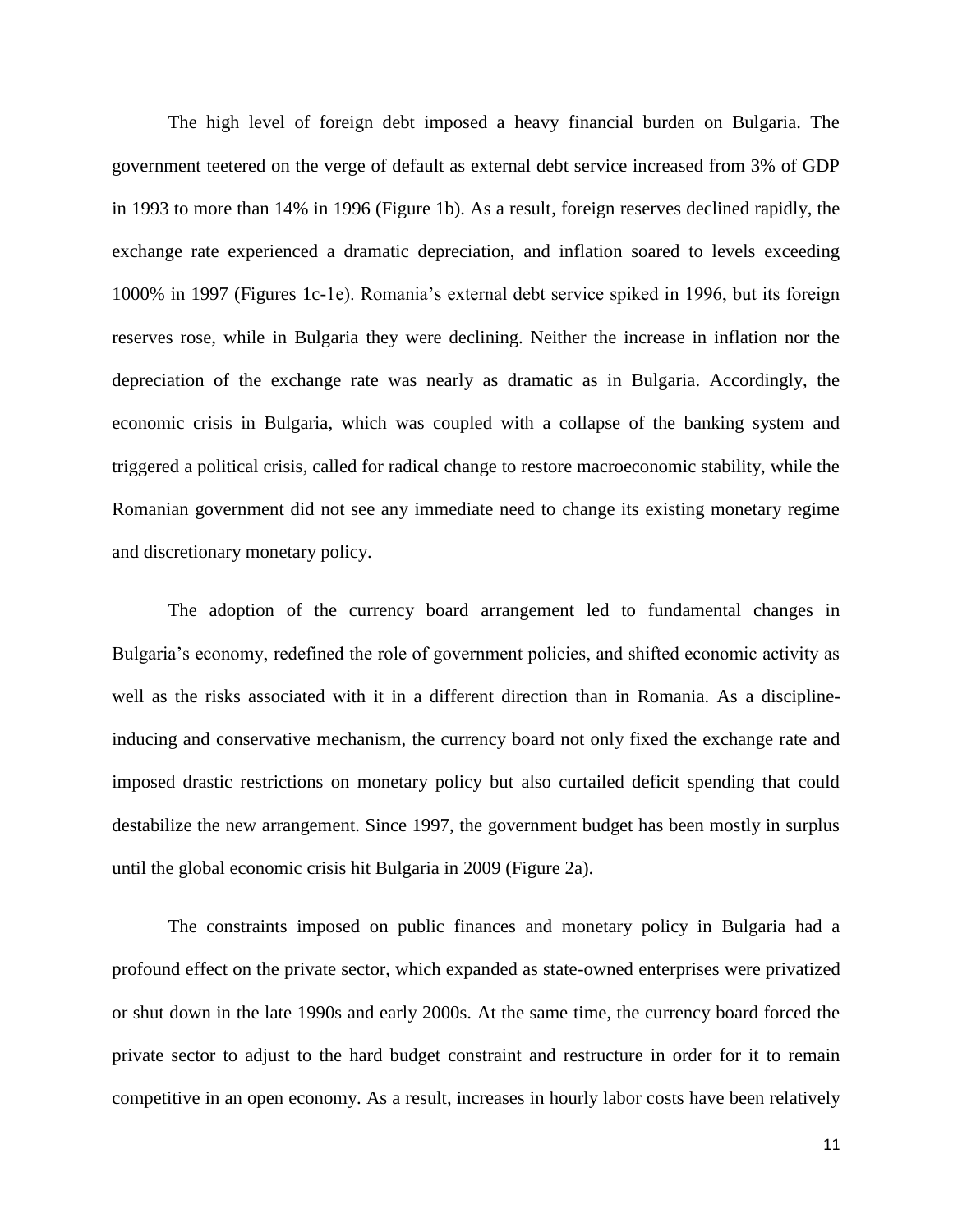moderate (Figure 2b). More importantly, the restrictions on public finances led to a shift from public to private debt. While the government was running budget surpluses and was paying off its external debt, private borrowing soared, leading to a rapid increase in private external debt, especially over the 2000s (Figure 2c and 2e). The currency board reduced the foreign exchange risk and the sovereign risk and lowered the interest rates levels to those abroad, allowing the private sector to borrow at low cost but also exposing the economy to external shocks.

In Romania, the economic situation was the *opposite* of the Bulgarian case. Public finances were not subject to any formal institutional restrictions, and NBR was free to use discretionary monetary policy. Accordingly, the government was running permanent budget deficits, which became unsustainable during the global economic crisis and forced Romania to seek help from the IMF (Figure 2a). The lack of fiscal discipline, coupled with the fact that Romania's economy is less open than Bulgaria's, led to a rapid increase in hourly labor costs (Figure 2b). Furthermore, as borrowing was concentrated in the public sector, credit to the private sector and private external debt were only a fraction of the corresponding levels in Bulgaria (Figure 2c and 2f).

In addition to the monetary regimes, the EU accession provided a second anchor for the two Balkan economies. However, while EU membership offered numerous advantages, it also had a dichotomous interaction with the monetary regimes. This led to a completely new situation of institutional interaction between the two anchors to determine their complementarity or not. This relationship between the two anchors can be analyzed within the theoretical framework of an insurance game model (Dooley, 1997, 2000) or simply as moral hazard dynamics.<sup>5</sup> In particular, the years after the divergence of monetary regimes in Bulgaria and Romania can be divided into two periods.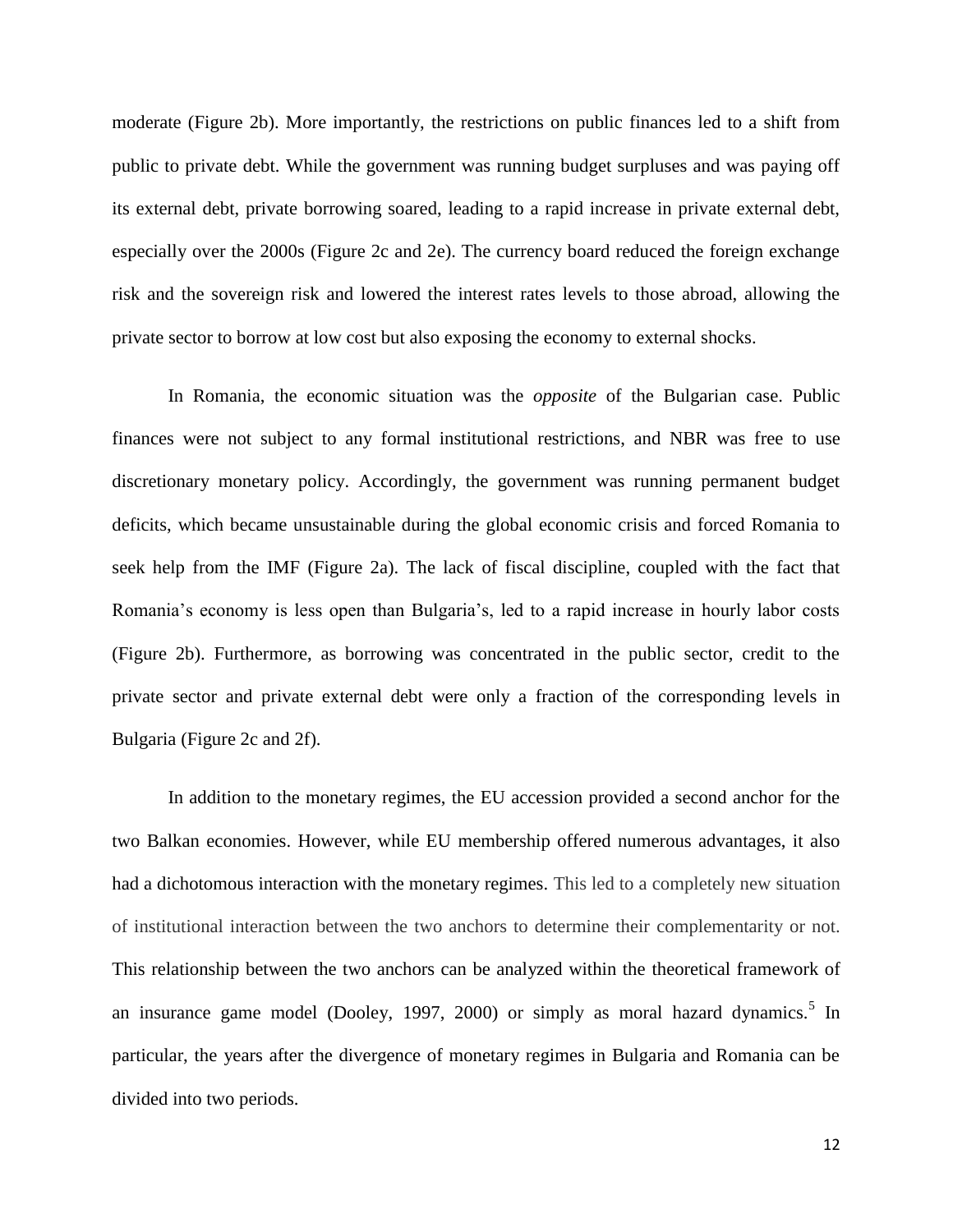The first period started in the late 1990s with the opening of accession negotiations with the EU. At this point in time, it became clear that the two countries would be joining the EU in the future after fulfilling certain conditions. The prospects of EU membership, which required the implementation of crucial economic and institutional reforms, boosted the fiscal discipline and monetary stability maintained by the monetary regimes in Bulgaria and Romania. All efforts of policy makers, with the support of the general public, were focused on complying with the requirements for EU accession. As a result, in the late 1990s and especially the early 2000s, government debt in both countries decreased rapidly (Figures 3a, b), while the budget deficit in Romania was slashed from more than 4% of GDP to almost 1% (Figure 2a).

During this initial period, the disciplining effect of the monetary regime (especially the currency board in Bulgaria) was enhanced by the credibility effect from the prospects of EU accession. A major reason for this complementarity between the two anchors was the fact that, at that time the EU had not yet provided any financial guarantees or committed any major funds to the two candidate countries. This changed profoundly in 2004 when Bulgaria and Romania completed the negotiations and were promised full EU membership by 2007. Moreover, in 2004 the EU pledged funding in the amount of 15 billion euro for both countries in the years 2007- 2009 in addition to pre-accession funds that have been provided since 1999 (Vincelette & Vassileva, 2006).

The onset of this second period of the insurance game coincided with the fact that, in 2004, the foreign reserves of the Bulgarian and Romanian governments exceeded their foreign liabilities for the first time since the start of the transition (Figures 3a,b). The positive difference between reserves and liabilities could be viewed as collateral, offering free insurance for private sector liabilities (Dooley, 2000). This led to large capital inflows and an increase in the banking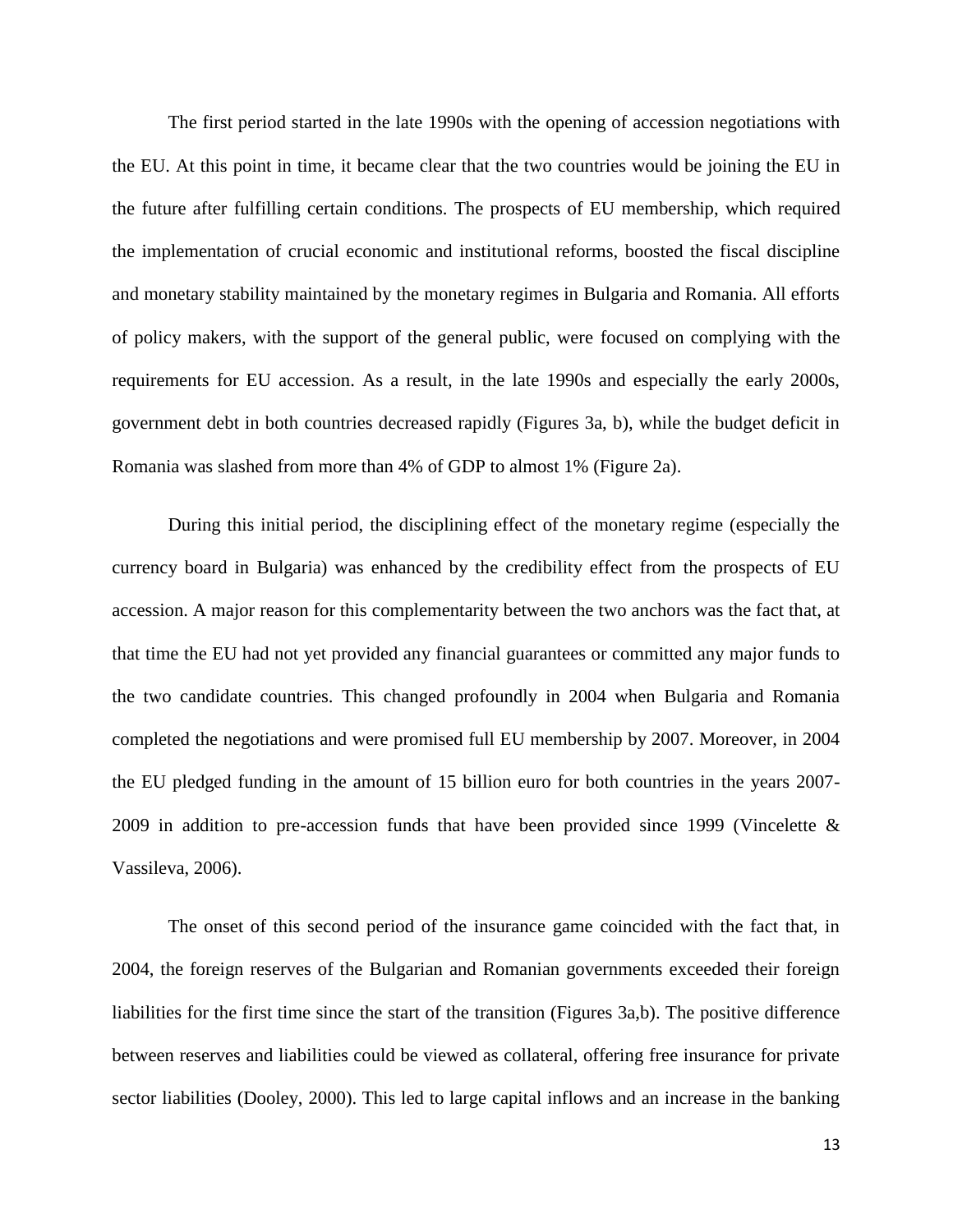sector liabilities. At this point, the EU anchor, which had been enhancing the monetary anchor in the first period, began to weaken and contradict the disciplining effect of the monetary regime. EU membership and financial commitments to Bulgaria and Romania were perceived as an implicit guarantee against sovereign risk (dubbed the "EU halo effect"), evidenced by the decline in the yields on sovereign bonds to levels unwarranted by fundamentals and global liquidity conditions (Luengnaruemitchai & Schadler, 2007). The credibility effect provided initially by the EU anchor now turned into a perceived soft budget constraint that contradicted the goals of fiscal discipline and monetary stability and increased macroeconomic vulnerabilities in Bulgaria and Romania.

Given the constraints on fiscal and monetary policy imposed by a currency board, the large capital inflows in Bulgaria translated into a rapid and dramatic rise in external private liabilities (Figure 2c) and since 2008 in non-performing loans (Figure 2d). In response, BNB raised the reserve requirements for banks and imposed restrictions on lending in 2005. While private sector debt and non-performing loans in Romania increased as well (Figures 2c,d,f), the weakening of the monetary anchor became especially evident in the area of public finances due to the discretionary monetary regime. The government budget deficit, which had been decreasing for several consecutive years, reversed its course in 2005 (Figure 2a). In the same year, NBR introduced inflation targeting in an attempt to prevent the overheating of the economy and slow down capital inflows.

When the global financial crisis hit the Balkan economies in late 2008 and early 2009, the differences between the two monetary regimes became apparent again. In Romania, the worsening condition of public finances forced the country to seek financial support from the IMF in an attempt to provide a fiscal stimulus during the downturn. In contrast, Bulgaria implemented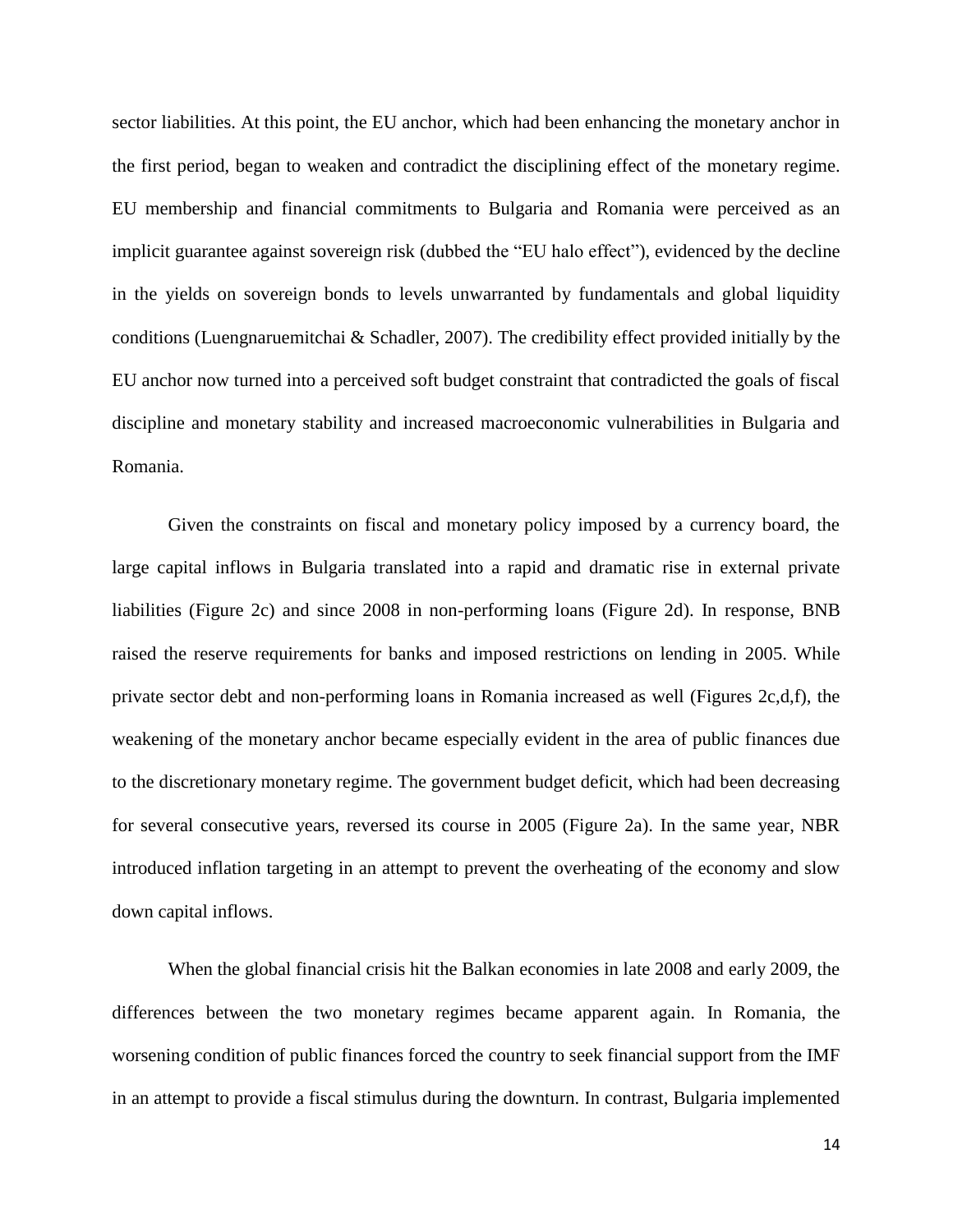drastic austerity measures to safeguard the currency board arrangement but incurred budget deficits that were larger than usual. Moreover, the fact that the banking sector in Bulgaria was almost entirely controlled by large banks from EU countries ensured that the growing share of non-performing loans was absorbed without destabilizing the financial system.<sup>6</sup>

#### **Historical parallels (1925-1940)**

A comparative analysis of the economic and financial policies in Bulgaria and Romania in the 1920s and 1930s reveals striking similarities with the diverging monetary regimes that the two countries adopted in the late 1990s. More importantly, even though they may be coincidental, these historical parallels could also indicate a recurring pattern of preferences for specific monetary policies in the two countries (for extensive discussion and statistical information consult Pasvolsky, 1928, 1930 and Royal Institute for International Affairs, 1936).

For political and geostrategic reasons, Bulgaria and Romania found themselves on opposite sides in World War I, which had important implications for their choice of economic and financial policies. Being on the losing side of the war, Bulgaria was forced to make large reparation payments and cede parts of its territory. Romania annexed part of Northeastern Bulgaria and claimed about 10% of the total reparation liabilities of its neighbor. As a result, Bulgaria's foreign reserves were quickly depleted, and the country was confronted with large budget deficits and an onerous external debt, which was denominated in gold-backed Bulgarian leva and was mostly owed to non-devaluing countries. Even before reparation payments began in 1923, foreign debt service had reached the amount of 112 million gold francs between 1918 and 1922, which represented about 16% of budgetary spending. The additional reparations imposed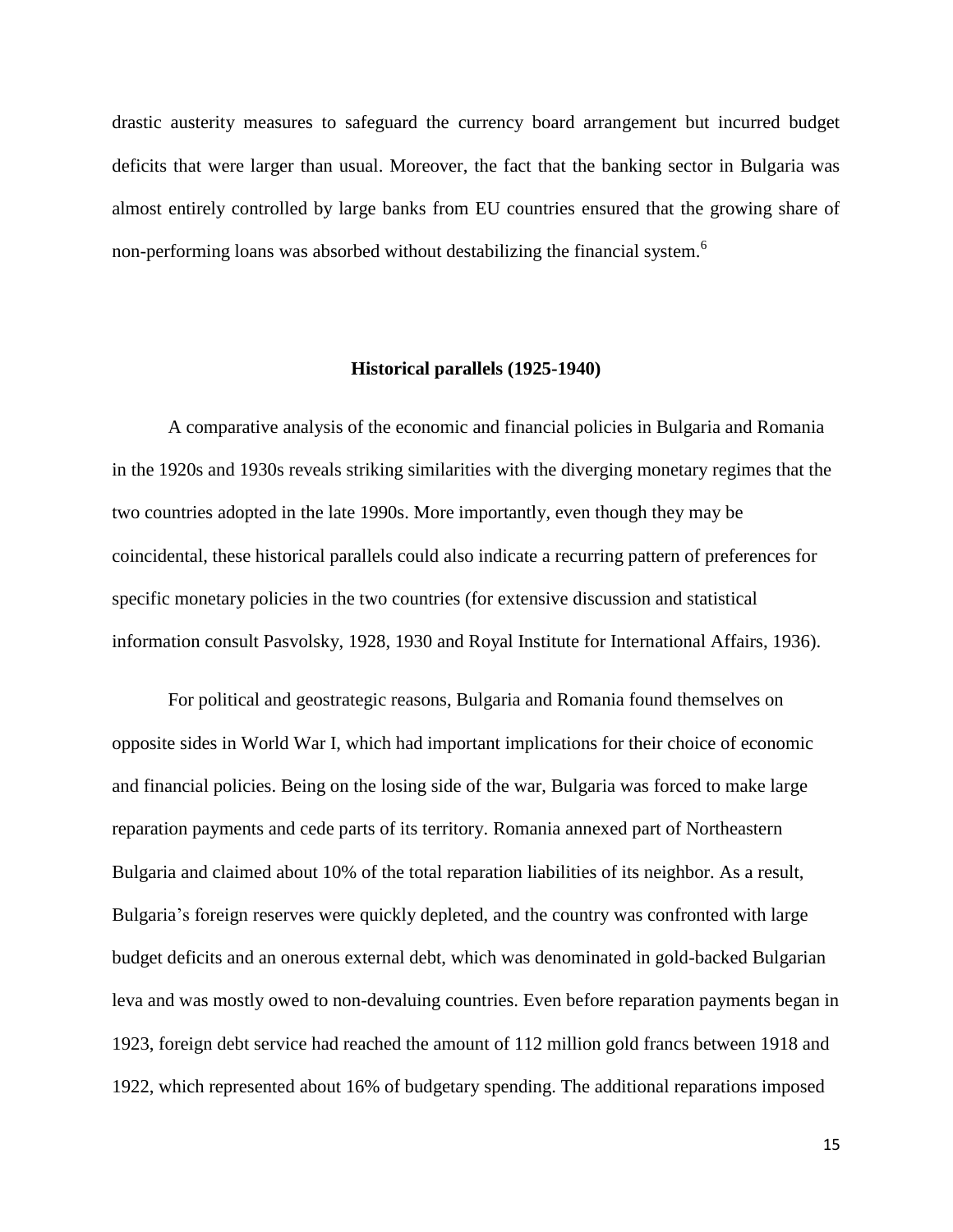by the Treaty of Neuilly amounted to 2.3 billion gold francs at an annual interest of 5% over 37 years, without counting the occupation expenses. This was equivalent to a quarter of Bulgaria's national wealth at the time.

Following the general trend of a return to the pre-war gold standard, Bulgaria carried out financial and monetary stabilization in 1924 (de jure in 1926/28). In particular, a new fixed exchange rate between the Bulgarian lev and the US dollar was established, whereby loans provided under the auspices of the newly established League of Nations supplied the foreign reserves needed to cover the currency in circulation. The government balanced the budget through spending cuts, while BNB conducted deflationary policies via increases in the discount rate.

Overall, these measures did not differ in principle or in practice from the ones that other countries adopted. The distinctive feature of Bulgaria's economic and financial policies was the orthodox adherence to the principles of the gold standard, which involved fiscal discipline and a strict and almost self-sacrificial servicing of the large external obligations. Despite the incessant complaints by political leaders and economists about the unfairly high level of reparation liabilities, the country continued to service its external debt, becoming in the words of then prime minister Andrey Lyapchev an "exemplary payer of its foreign creditors" (Nenovsky, 2010a).

Due to Bulgaria's political isolation after World War I, however, the diligent debt repayment was not rewarded, and the country had to shoulder its liabilities with almost no relief (Ivanov, 2001). A sharp drop of up to 70% in the prices of agricultural products on world markets made matters worse as Bulgaria was a major agricultural producer and exporter (Bonnet, 1933). The Stresa Conference in 1932 discussed possible assistance to Central and Eastern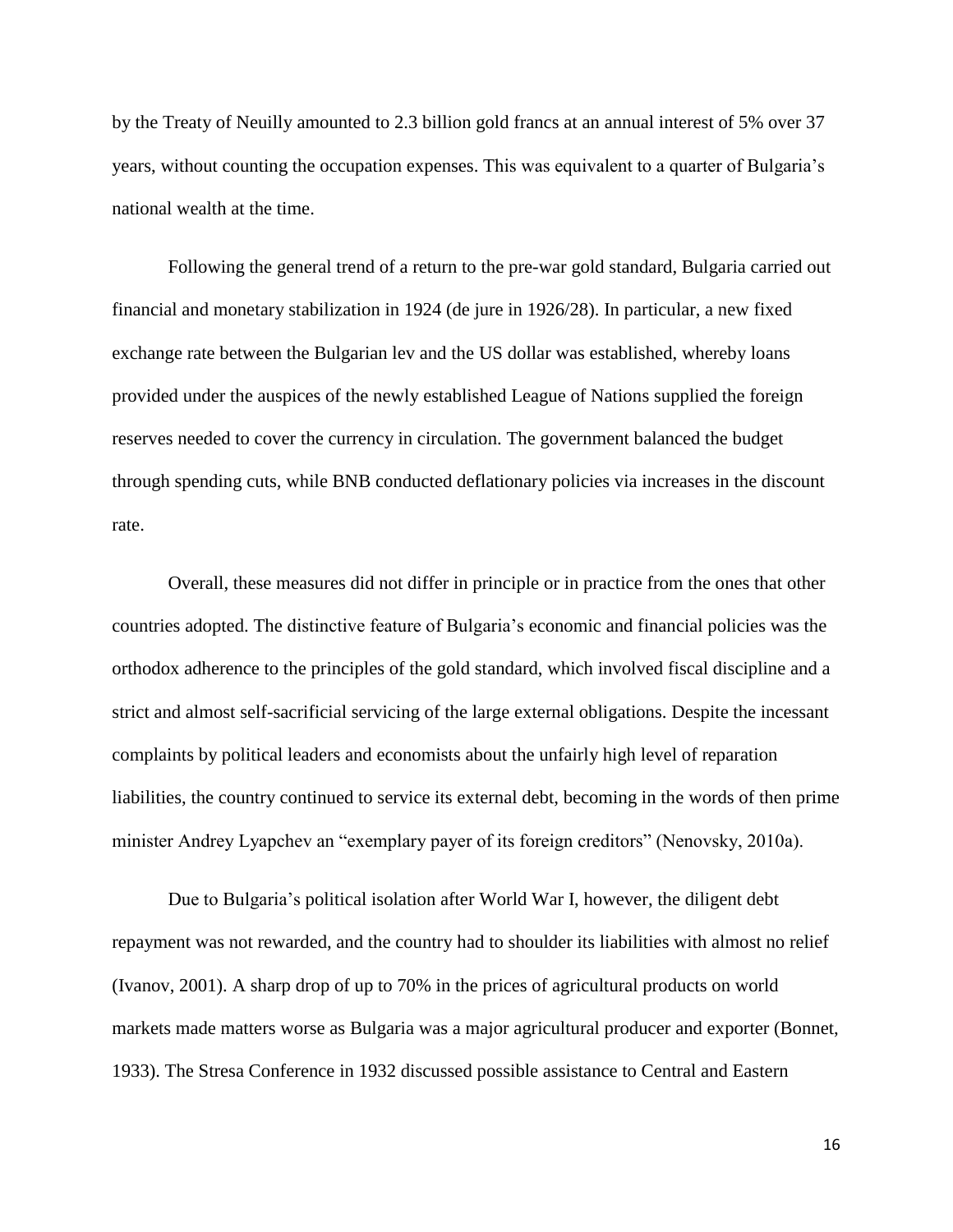European countries, which formed the so-called "Agrarian Bloc," but the proposal to use revenue from the sale of agricultural products to service foreign debt was rejected by Western creditors. Although the heavy burden of servicing the debt called for new loan agreements and led to frequent political crises, Bulgaria was among the few countries that never defaulted on its obligations.

Moreover, Bulgaria is a rare example of a country that never abandoned (formally) the fixed exchange rate associated with the gold standard. By maintaining the currency on a gold basis, the government tried to avoid increases in the cost of foreign debt service (Royal Institute of International Affairs, 1936, p. 129). In fact, the devaluation of the British sterling in the 1930s offered some relief for Bulgaria, as part of the external debt was denominated in sterling. Furthermore, Bulgaria, like most other countries at the time, introduced exchange controls in 1931, but, unlike other nations, it never devalued its currency because it would have certainly increased its debt burden.<sup>7</sup> It is often argued that exchange controls are a de facto abandoning of one of the basic principles of the gold standard, namely the free movement of gold and foreign currency (Wandschneider, 2008). However, this measure could also be interpreted as a temporary safeguard of the gold standard in response to the devaluation of the British pound and of the other currencies that followed suit. The controls protected Bulgaria's gold reserves and facilitated the servicing of the external debt. In addition, exchange controls served as defense against restrictions introduced by Bulgaria's trading partners. For instance, Germany, France, and neighboring Turkey imposed protectionist measures on agricultural goods, which constituted a major part of Bulgarian exports (Raupach, 1969). After neighboring Greece devalued its currency in 1932, Bulgarian exporters lost their competitive advantage on the Greek market.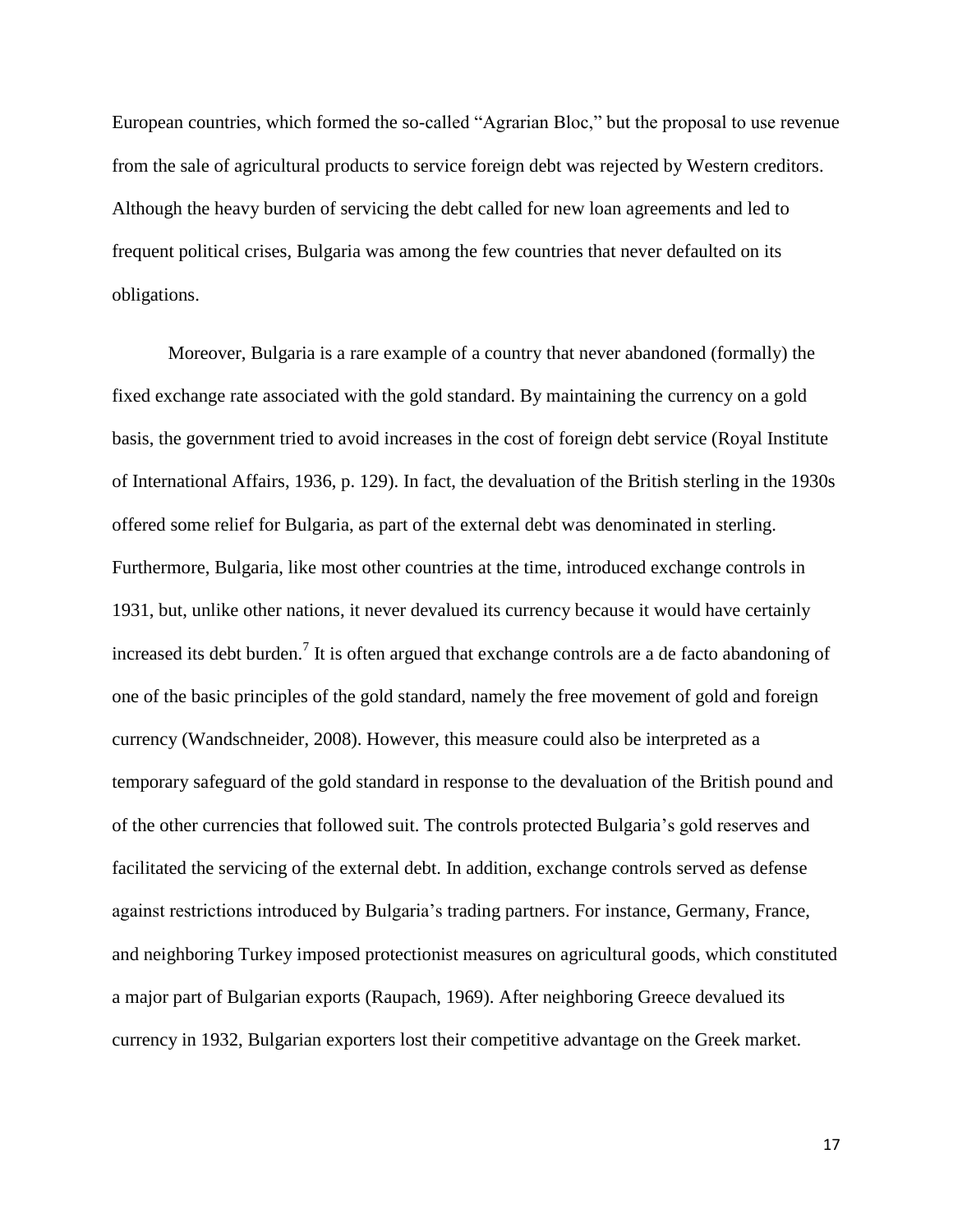Being on the winning side of the war, Romania received reparation payments from Bulgaria and was, thus, initially not burdened by large external debt obligations. As a result, its monetary and financial stabilization was implemented at a much slower pace and with greater difficulties than in Bulgaria. In particular, Romanian economists were more indecisive in their support for monetary stabilization and much more inclined to use foreign loans to stimulate domestic development and demand rather than to service their external obligations (Madgearu, 1939; Muresan & Muresan, 2003; Blejan et al., 2008, 2009, 2010).

The Romanian leu was fixed to the US dollar only in 1929, but already in 1932 the government imposed foreign exchange controls, leaving the fixed exchange rate as the only legacy of the gold standard. In contrast to Bulgaria, the exchange controls in Romania soon led to fluctuations of the exchange rate within a band of between 5% and 15% and a black market emerged. Following the devaluation of the French franc in 1936, the Romanian government de facto devalued the leu by revaluing the gold reserves, as virtually all foreign reserves were in gold. As a result, the leu lost between 28% (League of Nations, 1938, p. 51) and 38% (Blejan et al., 2009) of its value.

French economists and bankers played an important role in promoting monetary stability by retaining the fixed exchange rate. For instance, amid tough negotiations, Christian Rist, head of the monetary mission to Bucharest, insisted that the Romanian government should use a loan obtained in 1931 and carrying an annual interest rate of 7.5% for stabilization purposes. Romanian economists were planning to use the loan to fund government spending, including the extension of the railway network (Costache et al., 2009). This case illustrates how Romanian economists and policy makers were primarily concerned with the development of industry and the real economy and were not convinced of the necessity and efficacy of monetary stability or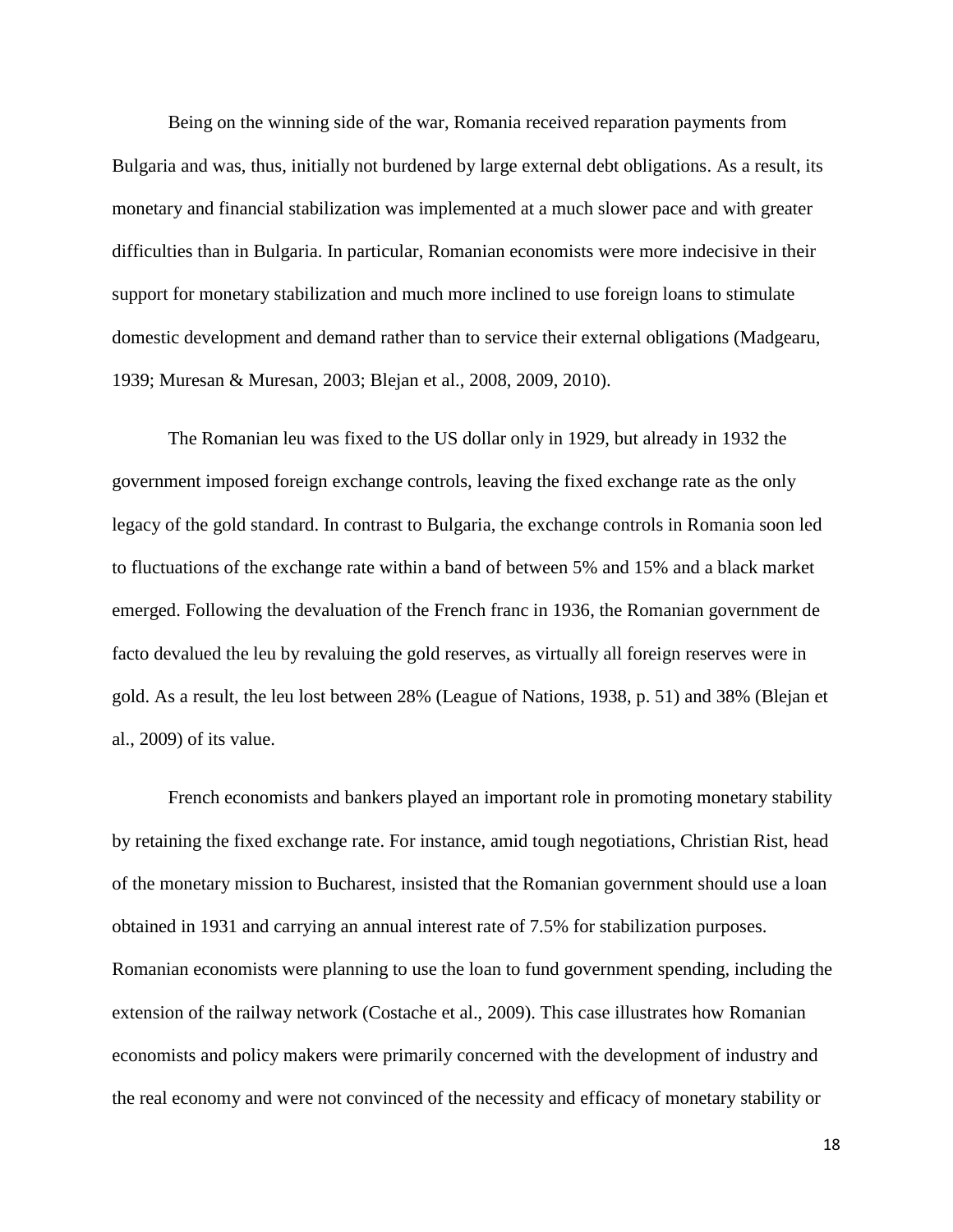of the need to service foreign loans. This is further supported by the fact that Romania defaulted on its debt in 1933.

Moreover, Romanian economists, in contrast to their Bulgarian colleagues, focused their attention to a greater degree on corporatist and protectionist theories. For instance, Mihail Manoilescu (1891-1950), a prominent economist and NBR governor for a brief time, formulated an original protectionist theory which favored industrialization in developing agrarian societies combined with protectionist measures and reliance on domestic demand rather than exports (Bobulescu, 2003). First published in French in 1929, Manoilescu's book was quickly translated into several languages. Although Manoilescu became renowned in Bulgaria and visited the country in 1933, Bulgarian economists were slow in embracing his views that were critical of the classical political economy. Bulgarian economic community remains relatively more close to classical principle of domestic policy and international trade that Romanian one (Nenovsky, 2010a).

The unconditional belief in the currency board arrangement, the obsession with balanced budgets, and the severe restrictions on monetary policy in Bulgaria of the late 1990s and 2000s are strikingly similar to the orthodox and sometime even fanatical adherence to the gold standard, the strict fiscal discipline, the diligent servicing of the foreign debt, and the aversion towards protectionism and active money management in Bulgaria of the 1920s and 1930s. In contrast, Romania's discretionary monetary policy, flexible exchange rate, and budget deficits in the last decade are reminiscent of the slow monetary stabilization, the tendency to use foreign loans to stimulate domestic industrialization, and the devaluation in the late 1920s and 1930s.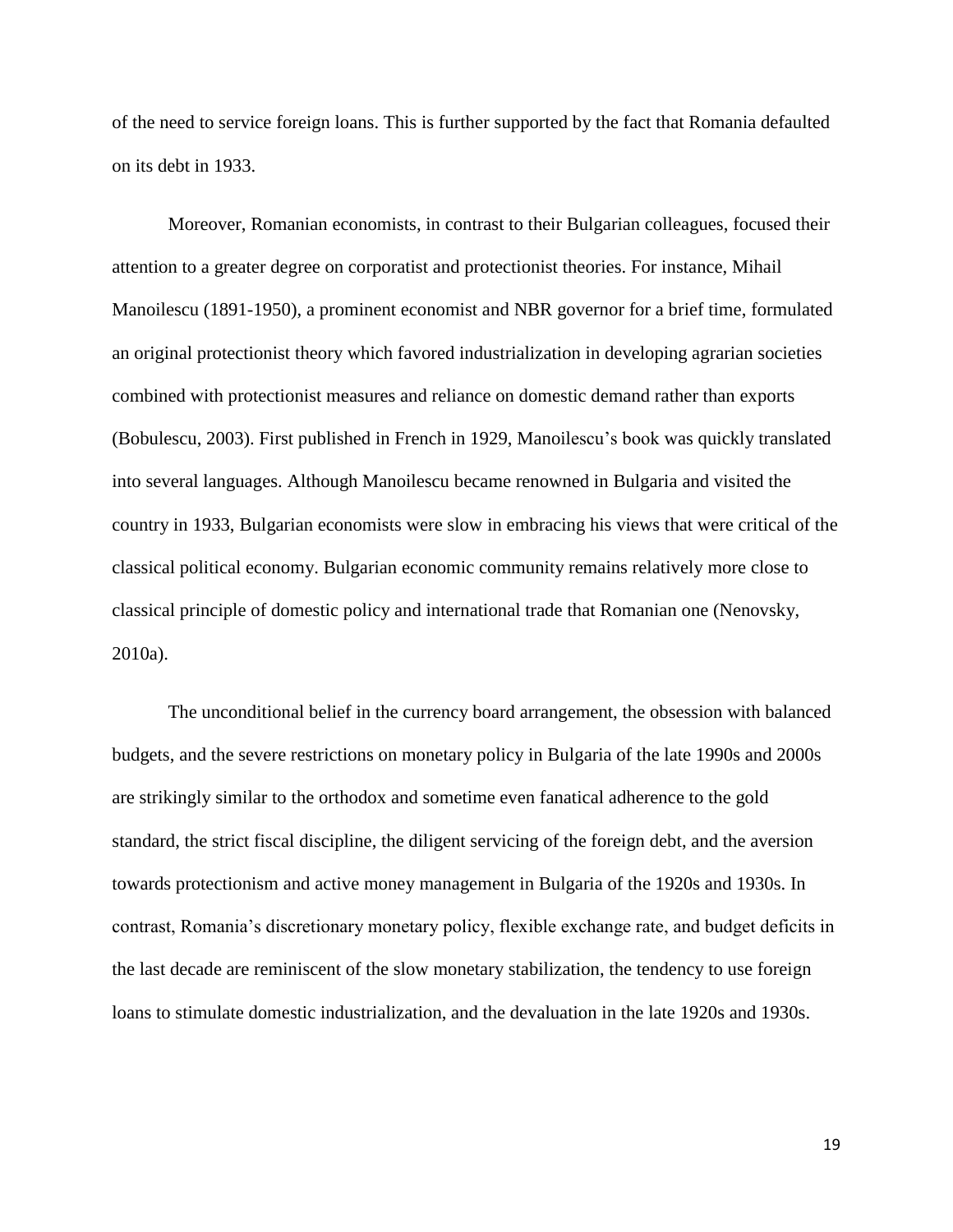## **Conclusion**

At first glance, the economies of Bulgaria and Romania have followed similar patterns of development with only minor deviations. This paper argues that, in reality, fundamental differences between the two economies have emerged over the last 10 to 15 years as a result of a strategic choice of institutional arrangements in the late 1990s.

In particular, we focus on the choice of monetary regimes in the aftermath of the 1996-97 economic crises, which set Bulgaria and Romania on completely different trajectories. Bulgaria opted for a currency board arrangement that effectively eliminated the country's monetary autonomy, while Romania chose discretionary monetary policy and inflation targeting. This difference was determined by the initial conditions of the two economies, particularly with regard to their external debt. Bulgaria accumulated a large debt in the late 1980s and early 1990s whereas Romania began the transition with virtually no external liabilities. Furthermore, our paper shows that the monetary regimes had profound implications for the entire economic system and policies of the two countries. With its monetary and fiscal policies restricted, Bulgaria's economic activity shifted towards the private sector, making it the focal point of economic shocks and response mechanisms. In contrast, the discretionary policies in Romania turned the government and public finances into both a contributing factor and a response mechanism to imbalances. Accession to the EU, coupled with global excess liquidity in the late 2000s, amplified these differences by channeling moral hazard into the private sector in Bulgaria and the public sector in Romania. Accordingly, when the recent global economic crisis reached the Balkans, Bulgaria exhibited strong growth in private debt while Romania was compelled to seek financial help from the IMF as public finances deteriorated rapidly.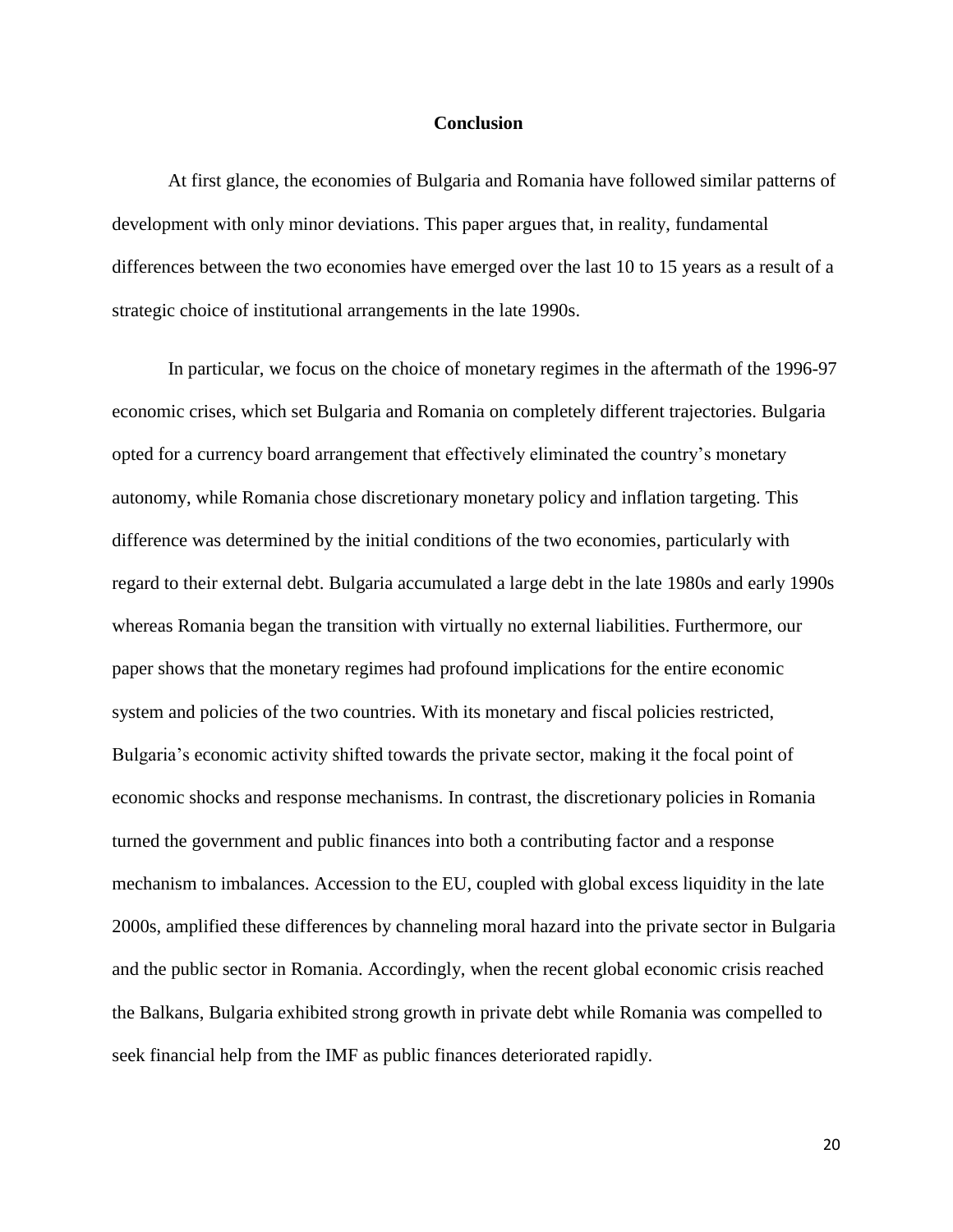The differing monetary regimes also shaped the perceptions of economists and politicians in the two countries. In Bulgaria, the eulogy of static monetary regimes of the past prevailed and any form of activism was denied whereas in Romania economists vied with each other in designing economic models and describing the complex mechanisms of inflation targeting and monetary policy. Lastly, we show that institutional and policy differences between the two countries have a historical dimension as well. In the 1920s and 1930s, Bulgaria adhered strictly to the gold standard while the monetary and exchange rate stabilization was significantly more protracted in Romania.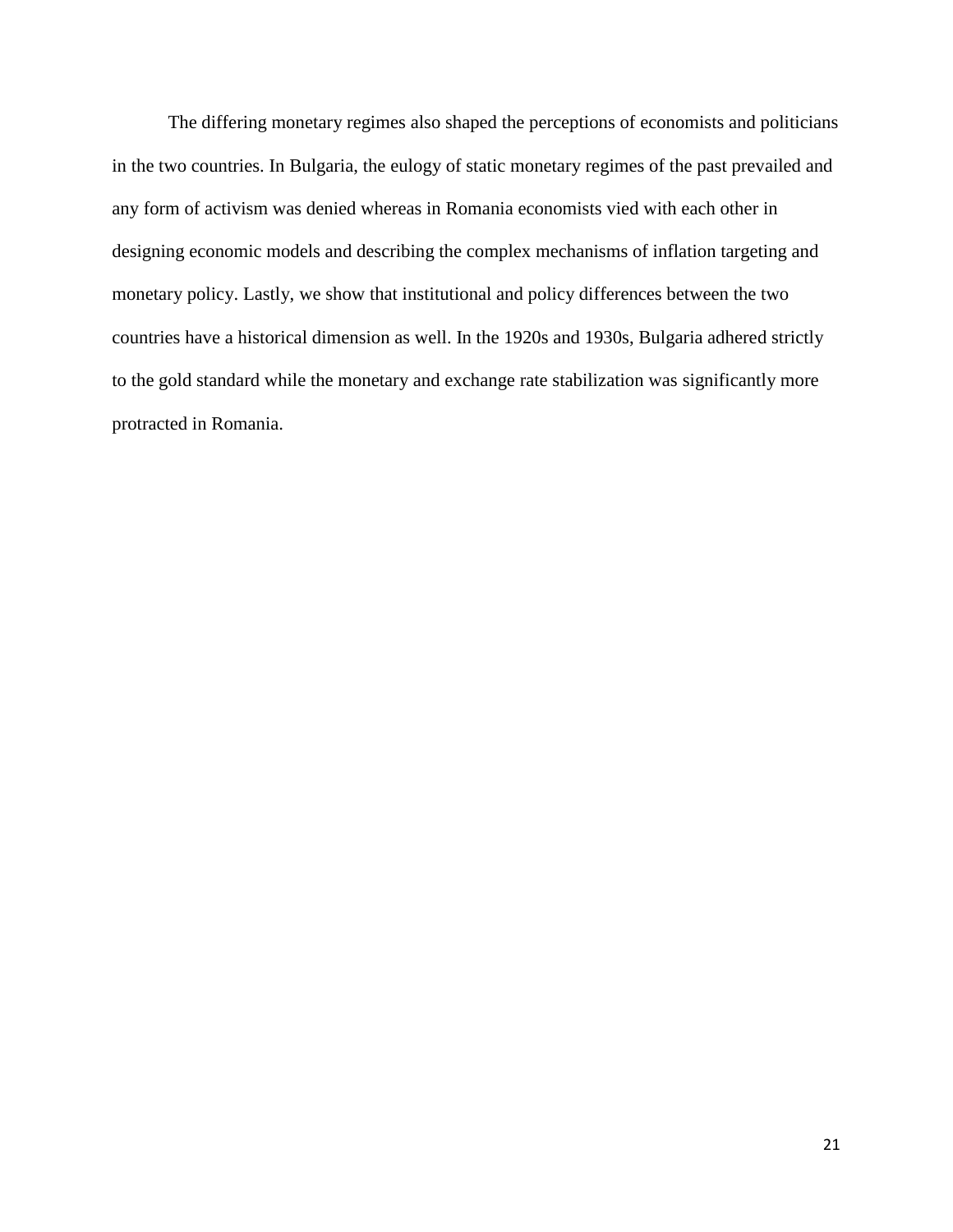#### **Notes**

1. In fact, the EU enlargement was based on the idea that accession candidates would compete with each other in fulfilling the membership criteria, thereby creating incentives for development, discipline, and reforms.

2. For details, see Dobrinsky (2000), Nenovsky and Rizopoulos (2003), Berlemann and Nenovsky (2004), and Vucheva (2005). For the period after the introduction of the currency board, see Minea and Rault (2009).

3. An anchor has a range of functionalities, the main one being that it makes it possible to coordinate the expectations in a given direction and improves predictability and cooperation as a whole (Ialnazov, 2003).

4. One of the authors of this paper worked at the central bank over a longer period of time (1996-2008), and remembers well the contrasting views held by Bulgarian and Romanian economists. Bulgarian economists argued that under a currency board everything was simple and automatic eliminating the need for any intervention, while their Romanian colleagues used elaborate graphs to show the complexity of relations between variables, adding that these were nevertheless controllable and manageable.

5. The insurance model of Dooley (1997, 2000) has been applied to the East Asian and Latin American financial crises (Chinn et al., 1999). Nenovsky (2010) expanded the model to explain the effect of EU enlargement on monetary regimes in Eastern Europe.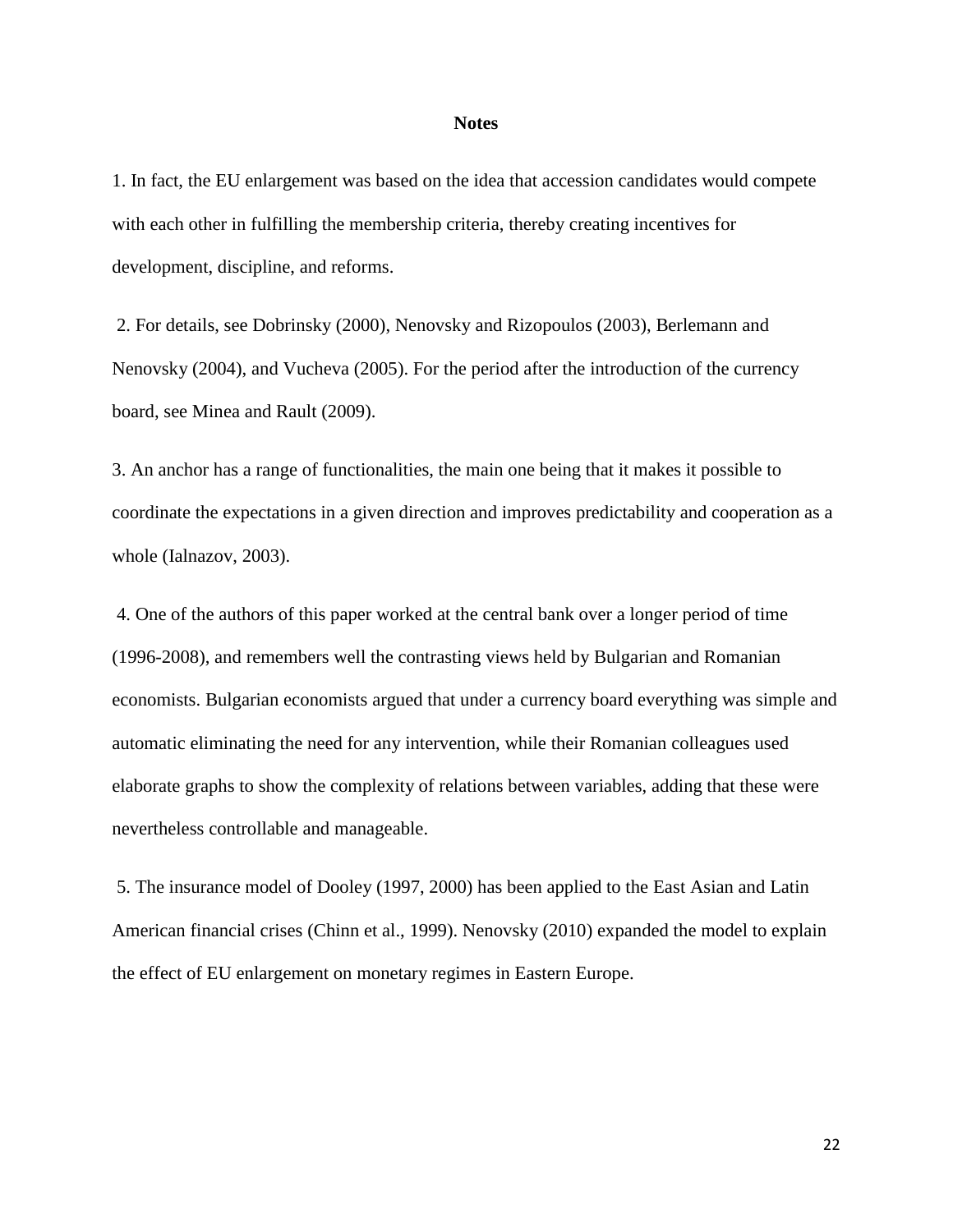6. The European Bank Coordination Initiative of 2009 also contributed to financial stability by ensuring that EU-based parent banks with subsidiaries in Central and Eastern Europe committed to keep their capital exposure in the region constant at the 2008 levels.

7. As of 1938, Bulgaria was the only Balkan country that did not formally devalue its currency. The other countries that imposed exchange controls without devaluation were Germany, Poland, and Hungary (League of Nations, 1938).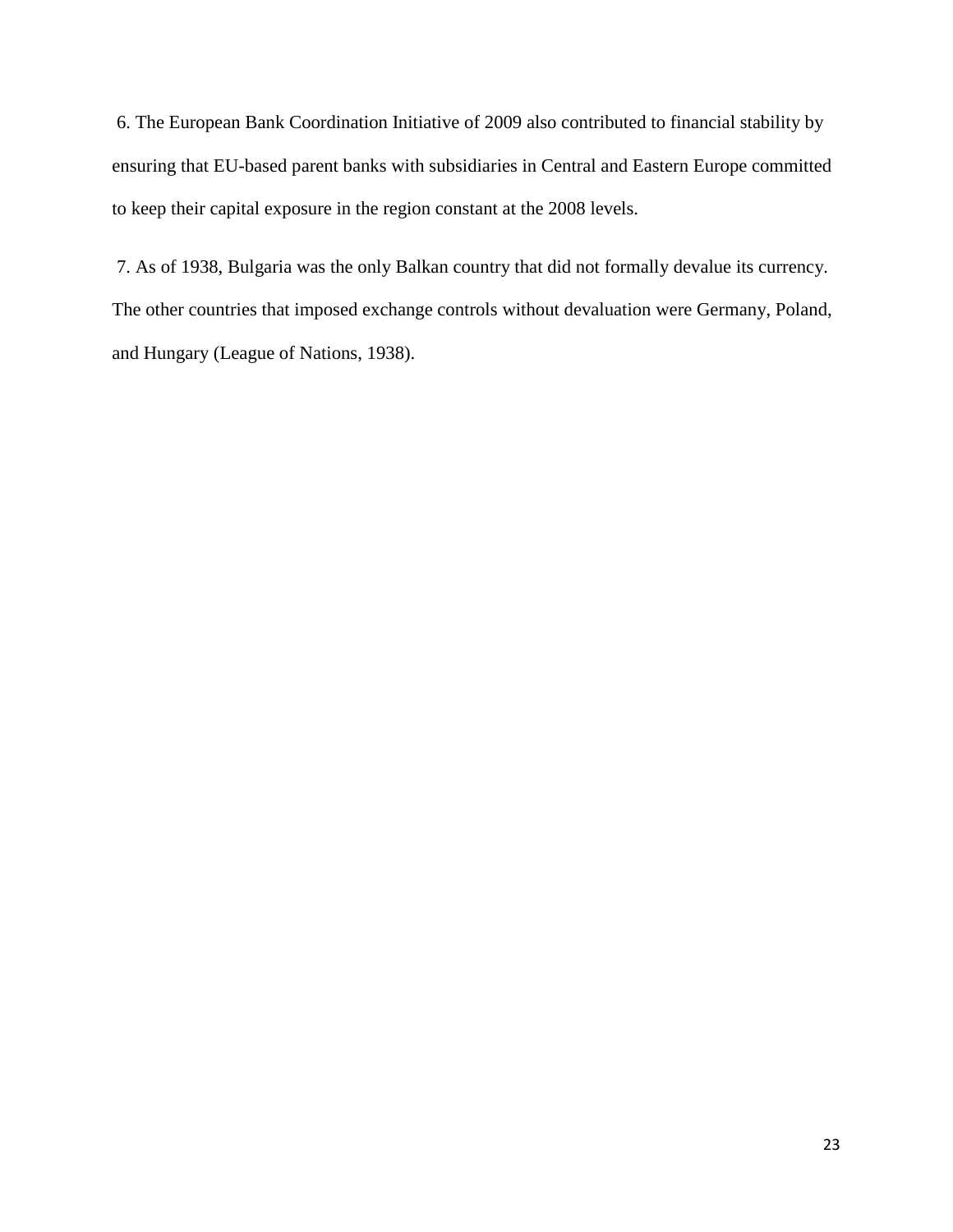### **References**

- Berlemann, M., & Nenovsky, N. (2004). Lending of first versus lending of last resort: The Bulgarian Financial Crisis of 1996-97. *Comparative Economic Studies, 46*, 245-271.
- Blouchoutzi, A., & Nikas, C. (2010). The macroeconomic implications of emigrants' remittances in Romania, Bulgaria, and Albania. *Post-Communist Economies, 22*, 547-558.
- Bobulescu, R. (2003). Protectionism in Retrospect: Mihail Manoilescu (1891-1950). *Brazilian Journal of Political Economy*, *23*, 114-123.
- Bonnet, M. (1933). The Economic Reconstruction of Central and South-Eastern Europe. *Royal Institute of International Affairs 1931-1933*, *12*, 19-36.
- Blejan, E., Costache, B., & Aloman, A. (2010). *The National Bank of Romania during the Great Depression.* Bucharest: National Bank of Romania.
- Blejan, E., Costache, B., Iarovici, A., & Stoenescu, G. (2009). *Foreign exchange regime in Romania between 1929-1939*. Bucharest: National Bank of Romania.
- Blejan, E., Costache, B., & Stoenescu, G. (2008). *International reserves of the National Bank of Romania 1920-1944*. Bucharest: National Bank of Romania.
- Calacean, G., & Aligica, P. (2004). Soft budget constraints, enterprise restructuring and economic reform policy: The cases of Bulgaria and Romania. *Eastern European Economics*, *42*, 75-95.
- Chinn, M., Dooley, M., & Shrestha, S. (1999). Latin America and East Asia in the context of an insurance model of currency crises. *Journal of International Money and Finance*, *18,* 659- 681.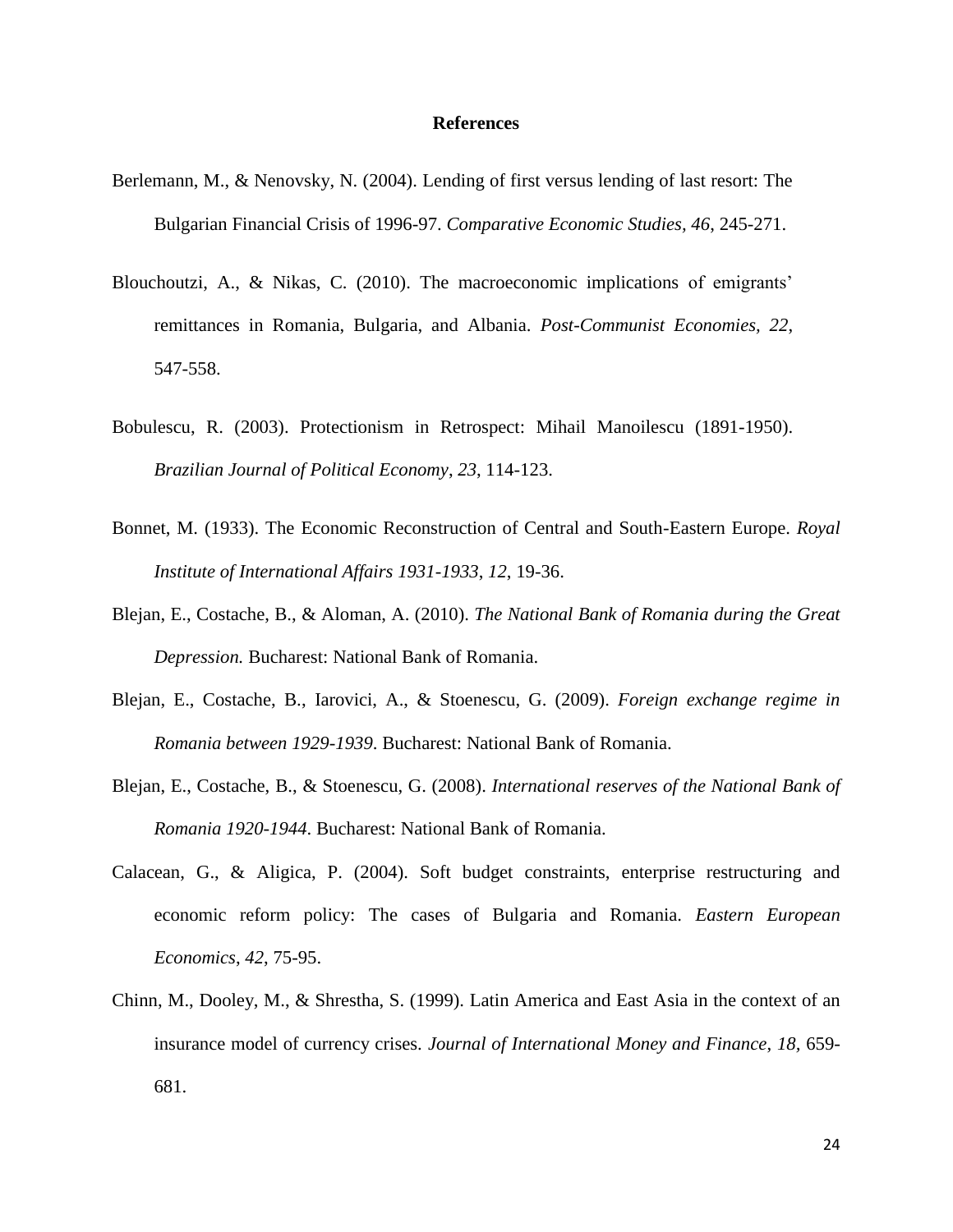- Costache, B., Torre, D., & Tosi, E. (2009). *The BDF mission near the NBR 1929-1933: crossed views on an inter war Central Bank cooperation failure*. Nice: University of Nice.
- Desquilbert, J.B., & Nenovsky, N. (2005). Confiance et ajustement dans les régimes de caisse d'émission. *Monde en développement*, *2*, 77-95.
- Dimitru, I. (2006). *Tinterea directa a inflatiei in Romania – provocari si perspective*. Munich Personal RePec Archive Paper Nr. 10570/2008.
- Dobrinsky, R. (2000). Transition crisis in Bulgaria. *Cambridge Journal of Economics, 24*, 581- 602.
- Dooley, M. (1997). *A model of crises in emerging markets*. National Bureau of Economic Research Working Paper Nr. 6300. Cambridge, MA: National Bureau of Economic Research.
- Dooley, M. (2000). A model of crises in emerging markets. *The Economic Journal*, *110*, 256- 272.
- Dritsakis, N. (2004). Exports, investments and economic development of pre-accession countries of the European Union: An empirical investigation of Bulgaria and Romania. *Applied Economics, 36*, 1831-1838.
- Dumiter, F. (2009). Central bank independence and Inflation targeting. The case of Romania. *The Romanian Economic Journal*, *12*, 23-59.
- Figuet, J-M., Nenovsky, N. (2006*). [Convergence and shocks in the road to EU: Empirical](http://ideas.repec.org/p/wdi/papers/2006-810.html)  [investigations for Bulgaria and Romania](http://ideas.repec.org/p/wdi/papers/2006-810.html)*, William Davidson Institute Working Paper Nr. 810. Ann Arbor: William Davidson Institute.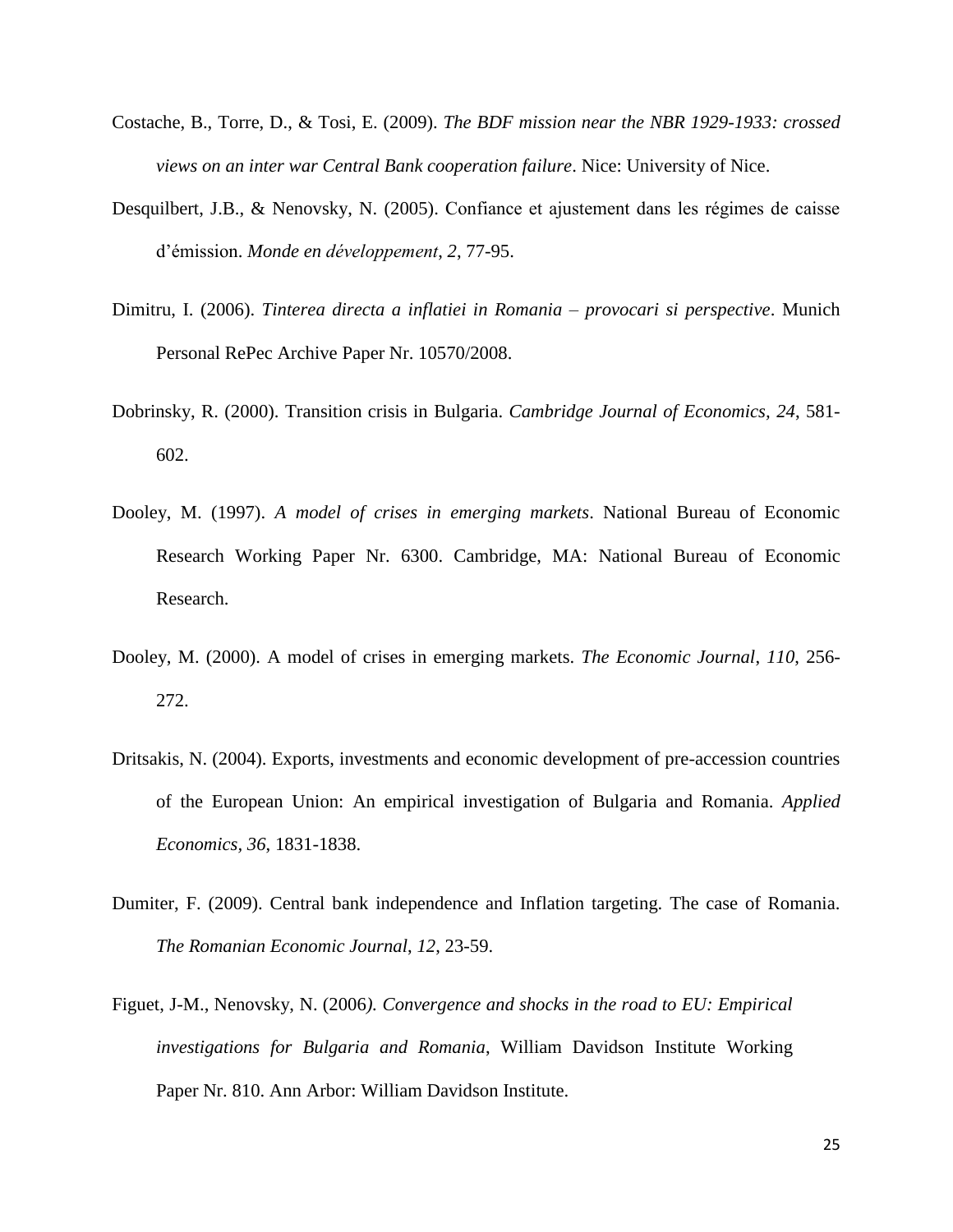- Frommel, M., & Schobert, F. (2006). Exchange rate regimes in Central and East European countries: Deeds vs. words. *Journal of Comparatives Economics, 34*, 467-483.
- Gulde, A-M., Wolf, H., Ghosh, A., & Berger, H. (2008). *Currency Boards in Retrospect and Prospect*. Cambridge, MA: MIT Press.
- Ialnazov, D., & Nenovsky, N. (2011). A game theory interpretation of post-communist evolution. *Journal of Economic Issues*, *45*, 41-56.
- Ialnazov, D*.* (2003). Can a Country Extricate Itself from Its Post-Socialist Trajectory? The Role of External Anchors in Bulgaria. *Comparative Economic Studies, 10*, 85-103.
- International Monetary Fund (2010). *Romania: Fifth review under stand-by arrangement*. Country Report Nr. 31/301. Washington, DC: International Monetary Fund.
- Isărescu, M. (2003*). Spre o nouă strategie de politică monetară: ŢINTIREA DIRECTĂ A INFLAȚIEI*, Disertație susținută cu ocazia decernării titlului de Doctor Honoris Causa al Universităţii din Craiova.
- Kalotay, K. (2008). FDI in Bulgaria and Romania in the wake of EU accession. *Journal of East-West Business*, *14*, 5-40.
- League of Nations (1938). *A Report on Exchange Control Submitted by a Committee composed of Members of the Economic and the Financial Committees*. Geneva: League of Nations.
- Luengnaruemitchai, P., & Schadler, S. (2007). *Do economists' and financial markets' perspectives on the new members of the EU differ?* International Monetary Fund Working Paper Nr. 07/65. Washington, DC: International Monetary Fund.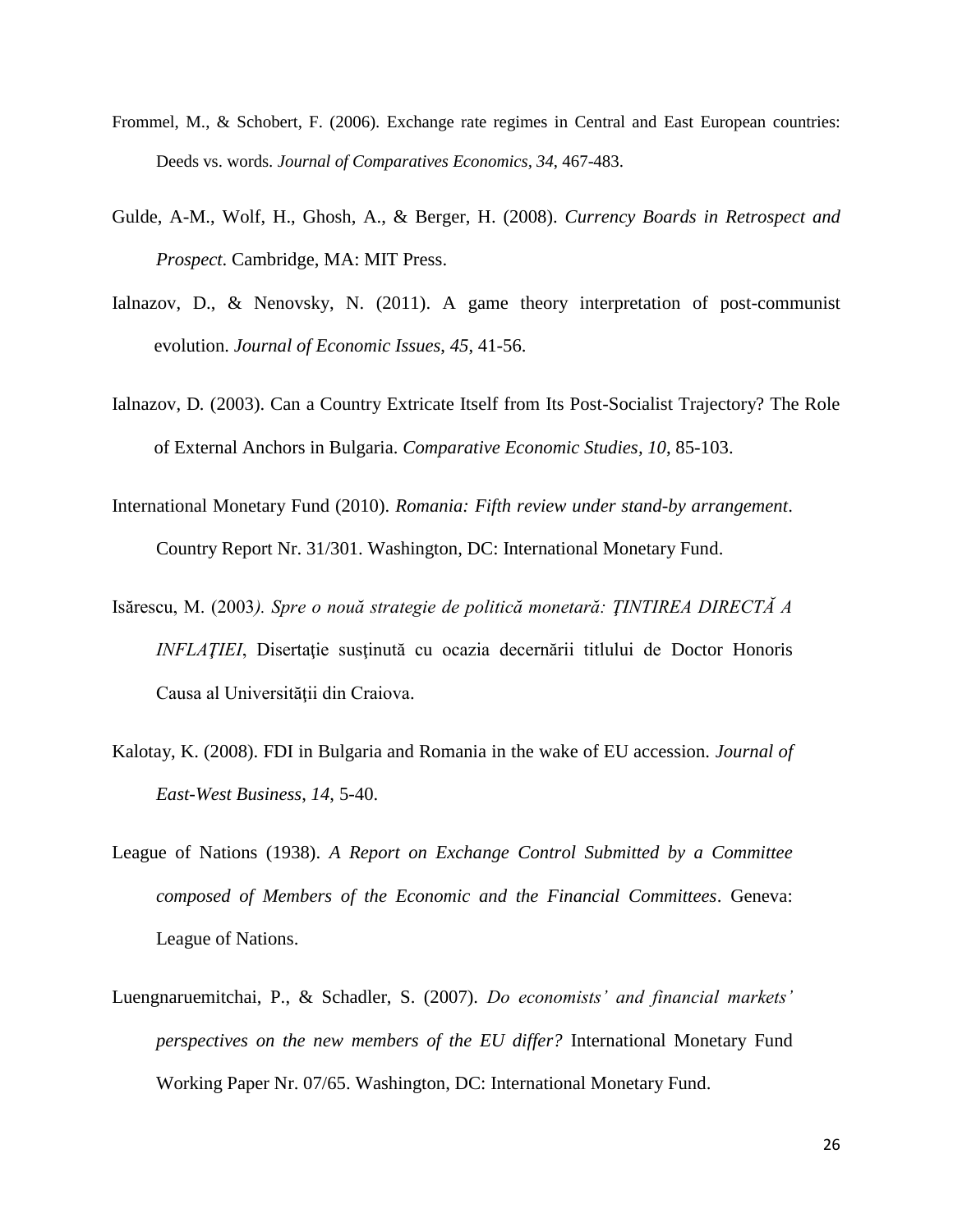- Madgearu, V. (1939). *Le Contrôle des Changes en Roumanie.* Paris: International Institute of Intellectual Cooperation.
- Minea, A., & Rault, Ch. (2009). Some new insights into Currency boards: Evidence from Bulgaria. *Journal of Economic Integration*, *24*, 563-595.
- Mudd, S., Pashev, K., & Valev, N. (2010). The effects of lost experiences in banking crisis on future expectations and behavior. *The B.E. Journal of Macroeconomics*, *10*, Article 32.
- Mureşan, M. & Mureşan, D. (2003). *Economic History.* Bucharest: Economics Publishing.
- Nenovsky, N. (2010). *EU Enlargement and Monetary Regimes from the Insurance Model Perspectives*. William Davidson Institute Working Paper Nr. 997. Ann Arbor: William Davidson Institute.
- Nenovsky, N. (2010a). Bulgarian economists during the Great Depression. Paper presented at the Alfa Bank conference, Corfu, October 2010.
- Nenovsky, N., & Hristov, K. (2002). The new currency boards and discretion: Empirical evidence from Bulgaria. *Economic Systems*, *26*, 55-72.
- Nenovsky, N., & Rizopoulos, Y. (2003). Extreme Monetary Regime Change: Evidence from Currency Board Introduction in Bulgaria. *Journal of Economic Issues*, *37*, 1- 33.
- Pasvolsky, L. (1928). *Economic nationalism of the Danubian states*. London: George Allen & Unwin.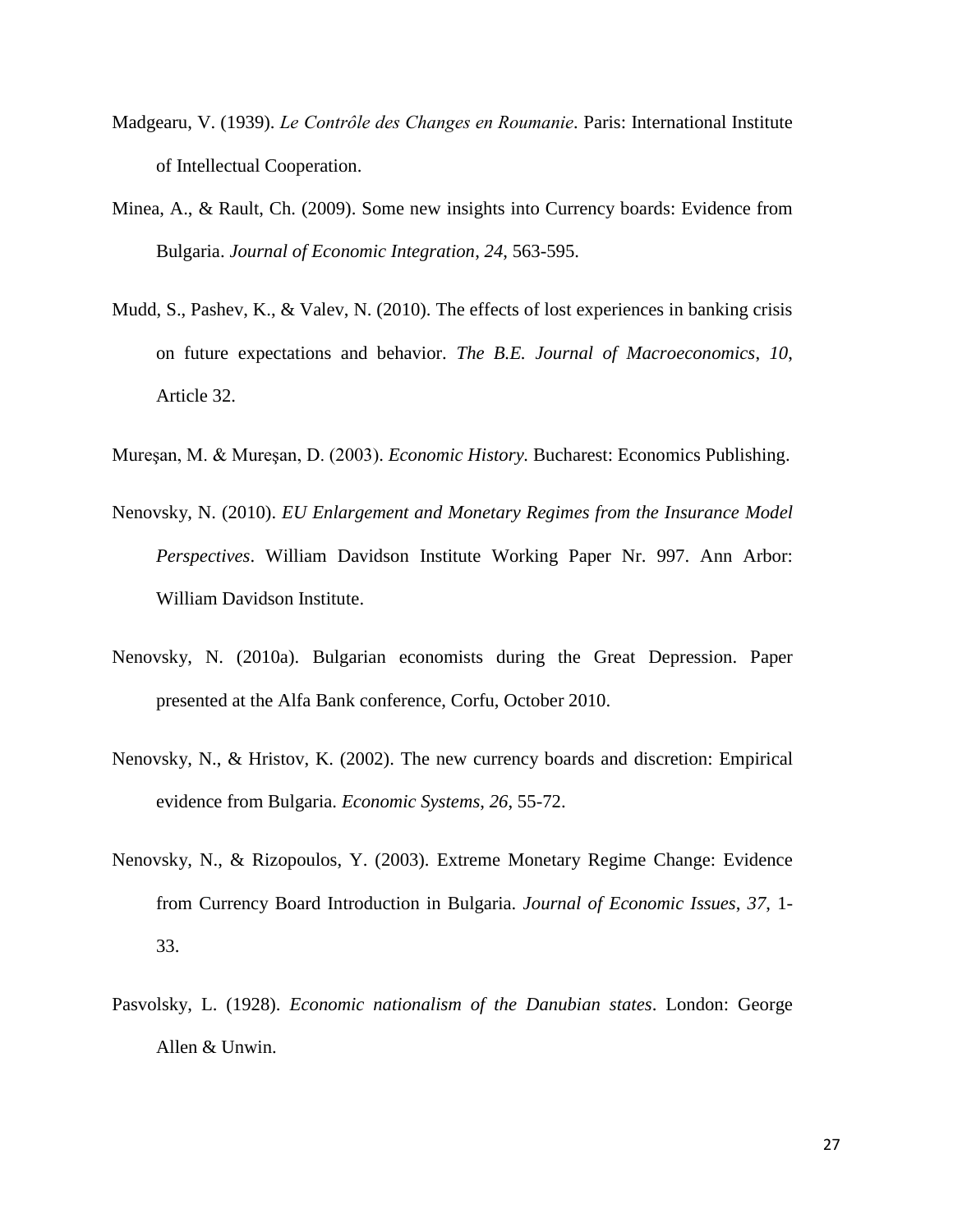- Pasvolsky, L. (1930). *Bulgaria's economic position (with special reference to the reparation problem and the work of the League of Nations).* Washington, DC: The Brookings Institution.
- Pelinescu, E., & Caraiani, P. (2006). Does the inflation targeting have a positive role upon the convergence of the inflation rate? *Romanian Journal of Economic Forecasting*, *2*, 39-50.
- Pelinescu, E., & Caraiani, P. (2010). Fiscal Policy in the Context of the Economic Crisis. *Romanian Journal of Fiscal Policy, 1,* 1-21.
- Petrovic, M. (2008). The role of geography and history in determining the slower progress of post-communist transition in the Balkans. *Communist and Post-Communist Studies*, *41*, 123-145.
- Raybaut, A., & Torre, D. (2005). Discipline, confiance et stabilité des régimes de caisses d'émission en transition vers l'euro. Colloque international, Marrakech, March 2005.
- Raupach, H. (1969). The Impact of the Great Depression on Eastern Europe. *The Journal of Contemporary History*, *4*, 75-86.
- Royal Institute of International Affairs (1936). *The Balkan States: a Review of the Economic and Financial Development of Albania, Bulgaria, Greece, Romania and Yugoslavia since 1919*. London: Oxford University Press.
- Slim, A. (1997). Intégrations, désintégrations et réintégrations en Europe de l'Est : les théories traditionnelles remises en question. *Revue d'Etudes Comparatives Est-Ouest*, *4*, 5-83.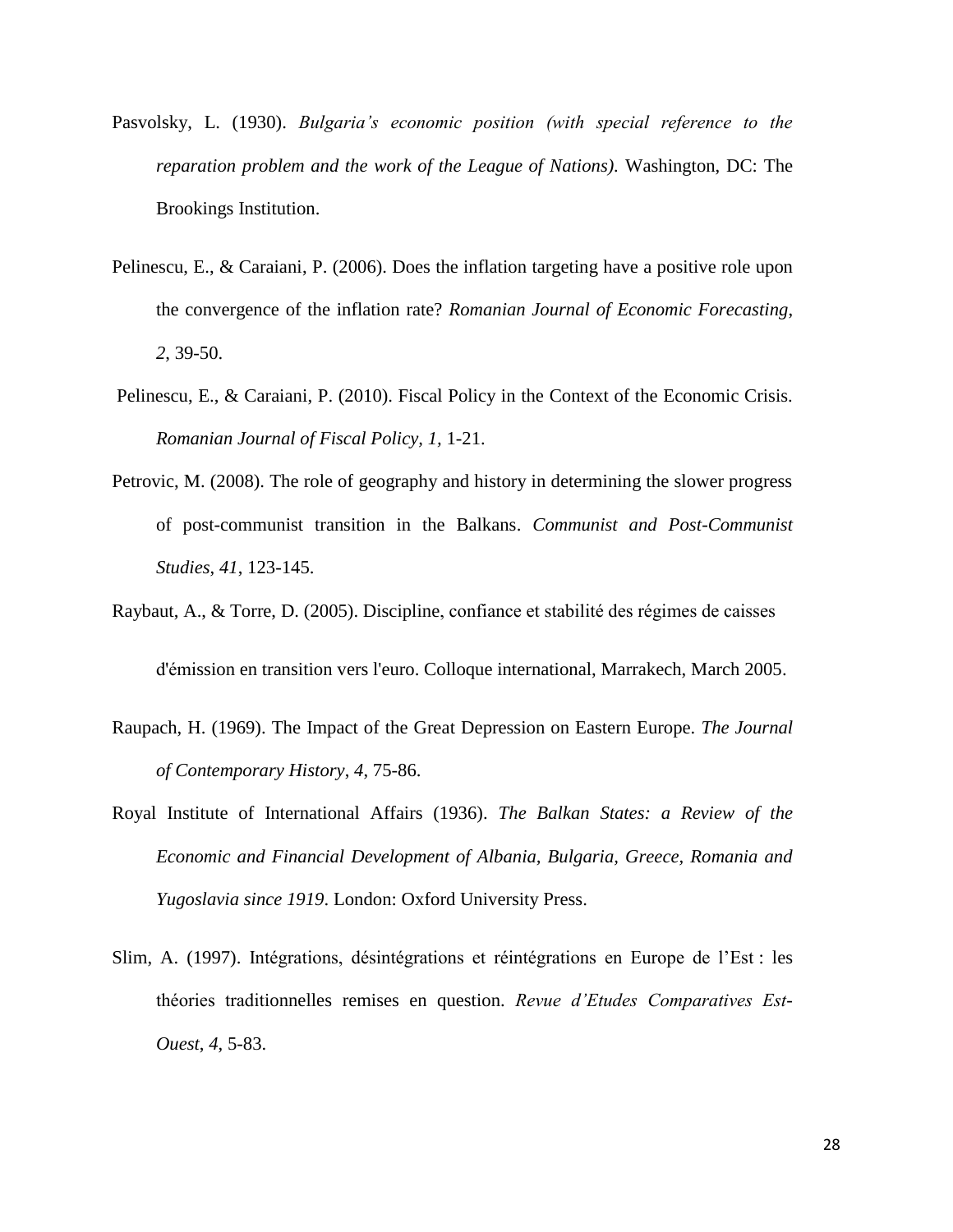- Vincelette, G., & Vassileva, I. (2006). *Untangling the maze of EU funds to Bulgaria*. World Bank Policy Research Working Paper Nr. 3962. Washington, DC: World Bank.
- Vucheva, H. (2001). *Economic Policy in Bulgaria during 1991-2000*. Sofia: Stopanstvo Publishing.
- Wandschneider, K. (2006). The Stability of the Interwar Gold Exchange Standard: Did the Politics Matter? *The Journal of Economic History*, *68*, 151-181.
- Zaman, G., & Georgescu, G. (2010). Romania's External Debt Sustainability under Crisis Circumstances. *Romanian Journal of Economics*, *30*, 5-38.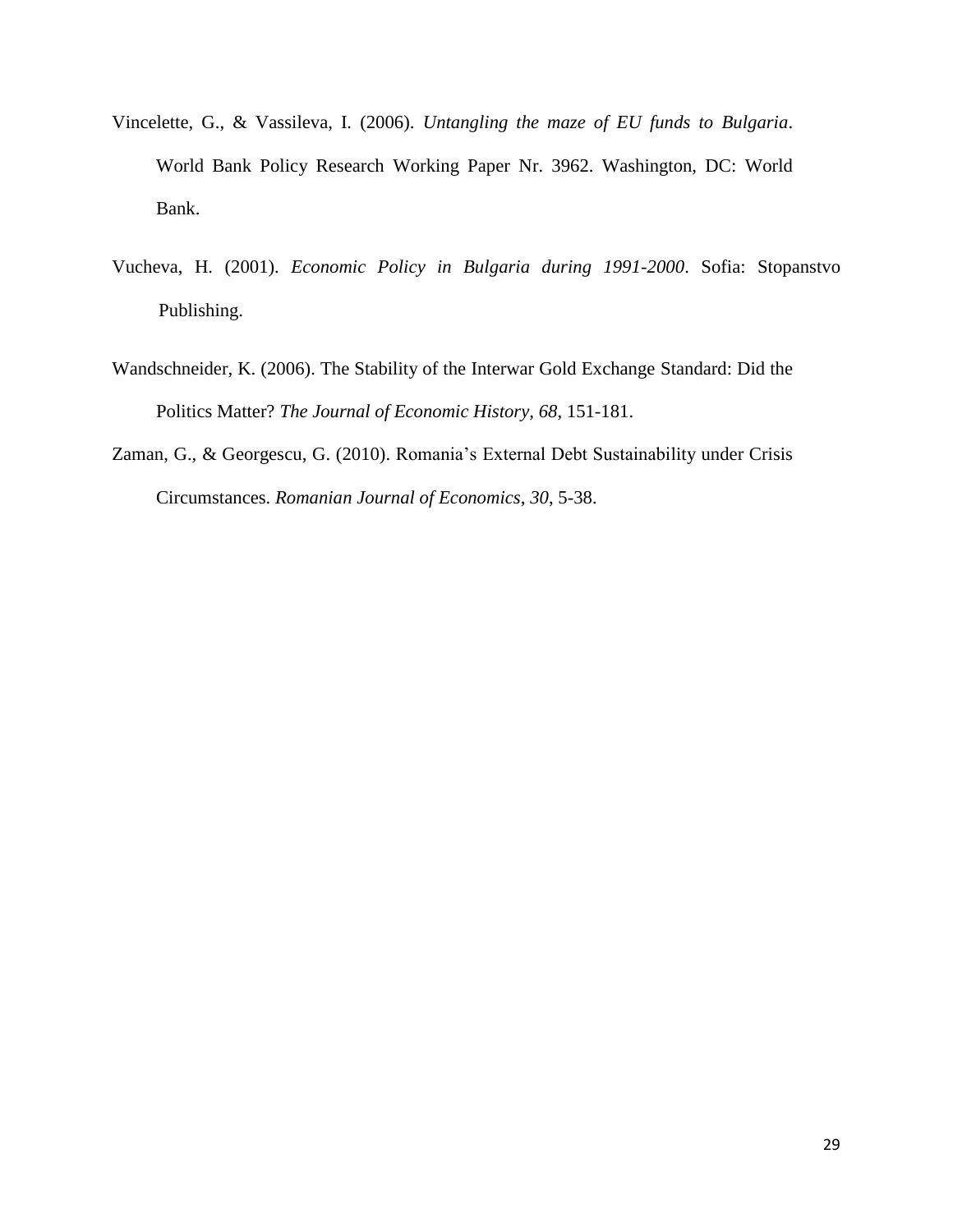|                                           | Bulgaria          |         |         |                          | Romania |       |
|-------------------------------------------|-------------------|---------|---------|--------------------------|---------|-------|
|                                           | 1985              | 1990    | 1995    | 1985                     | 1990    | 1995  |
| GDP (in billion constant 2000 US\$)       | 13.5              | 14.6    | 12.8    | 48.2                     | 44.0    | 39.5  |
| GDP per capita (constant 2000 US\$)       | 1512              | 1671    | 1519    | 2120                     | 1896    | 1742  |
| GDP growth rate $(\%)$                    | 2.68              | $-9.12$ | 2.86    | $-0.10$                  | $-5.60$ | 7.16  |
| Inflation $(\%)$                          | 0.23              | 26.18   | 62.38   | 0.27                     | 13.60   | 35.25 |
| Trade (% of GDP)                          | 539               | 125     | 84      |                          | 35      | 43    |
| FDI (% of GDP)                            | $\qquad \qquad -$ | 0.02    | 0.69    | $\overline{\phantom{a}}$ | 0.00    | 1.18  |
| Income elasticity of imports <sup>a</sup> |                   |         |         |                          |         |       |
| <b>COMECON</b>                            | 1.94              | 2.61    | $-7.86$ | $-10.66$ 1.00            |         | 3.56  |
| Developed countries                       | 3.47              | $-1.78$ | $-0.19$ |                          | $-5.83$ | 5.57  |

Table 1: Economic indicators for Bulgaria and Romania before the 1996-97 crisis

*Source:* World Development Indicators. <sup>a</sup> as reported in Slim (1997) for the periods 1984-86, 1990-92, and 1993-95, respectively.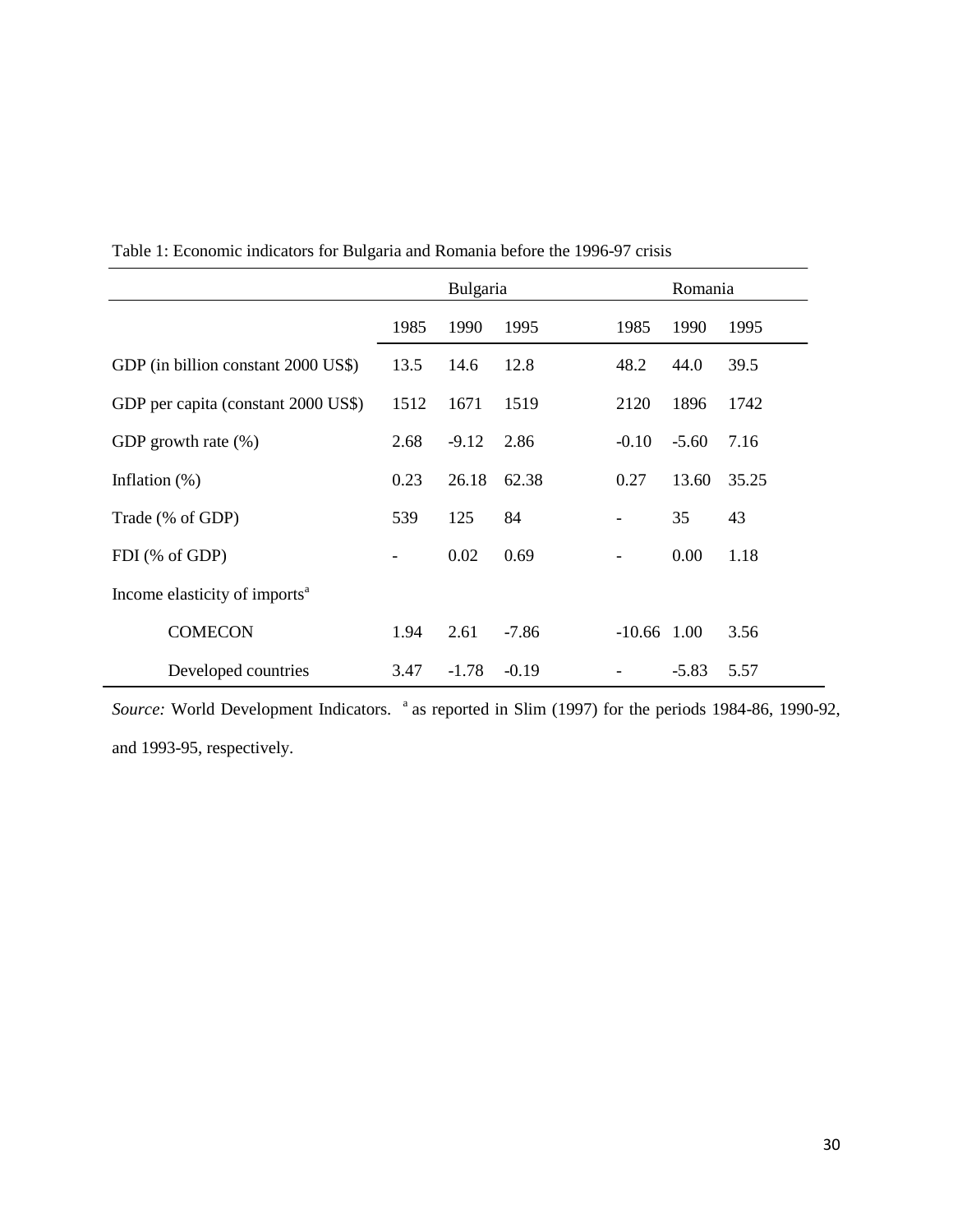Figure 1: Origins of the monetary regimes in Bulgaria and Romania (1985-1998)



(a) External debt (in millions of current US\$) (b) Debt service on external debt (% of GDP)





(e) Consumer Price Index (2005=100)

(c) Foreign reserves (in millions of current US\$) (d) Exchange rate (currency units per US\$)

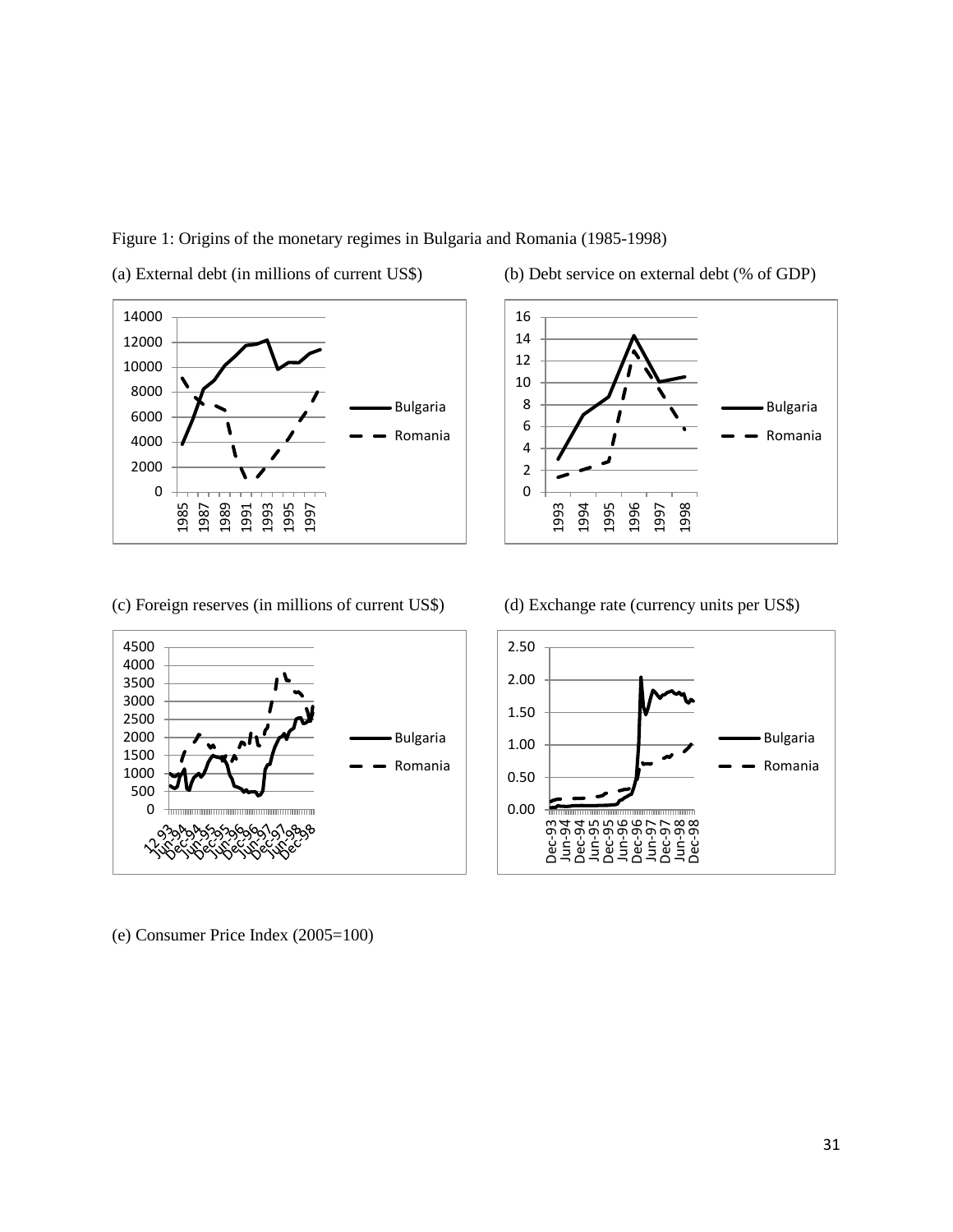

*Source:* International Financial Statistics; World Development Indicators

Figure 2: Impact of the monetary regimes after 1997



(a) Government budget balance (% of GDP) (b) Hourly labor costs (in euros)



(c) External private debt (% of GDP) (d) Non-performing loans (% of total gross loans)



(e) Domestic credit to private sector in Bulgaria (% of GDP) (f) Domestic credit to private sector in Romania (% of GDP)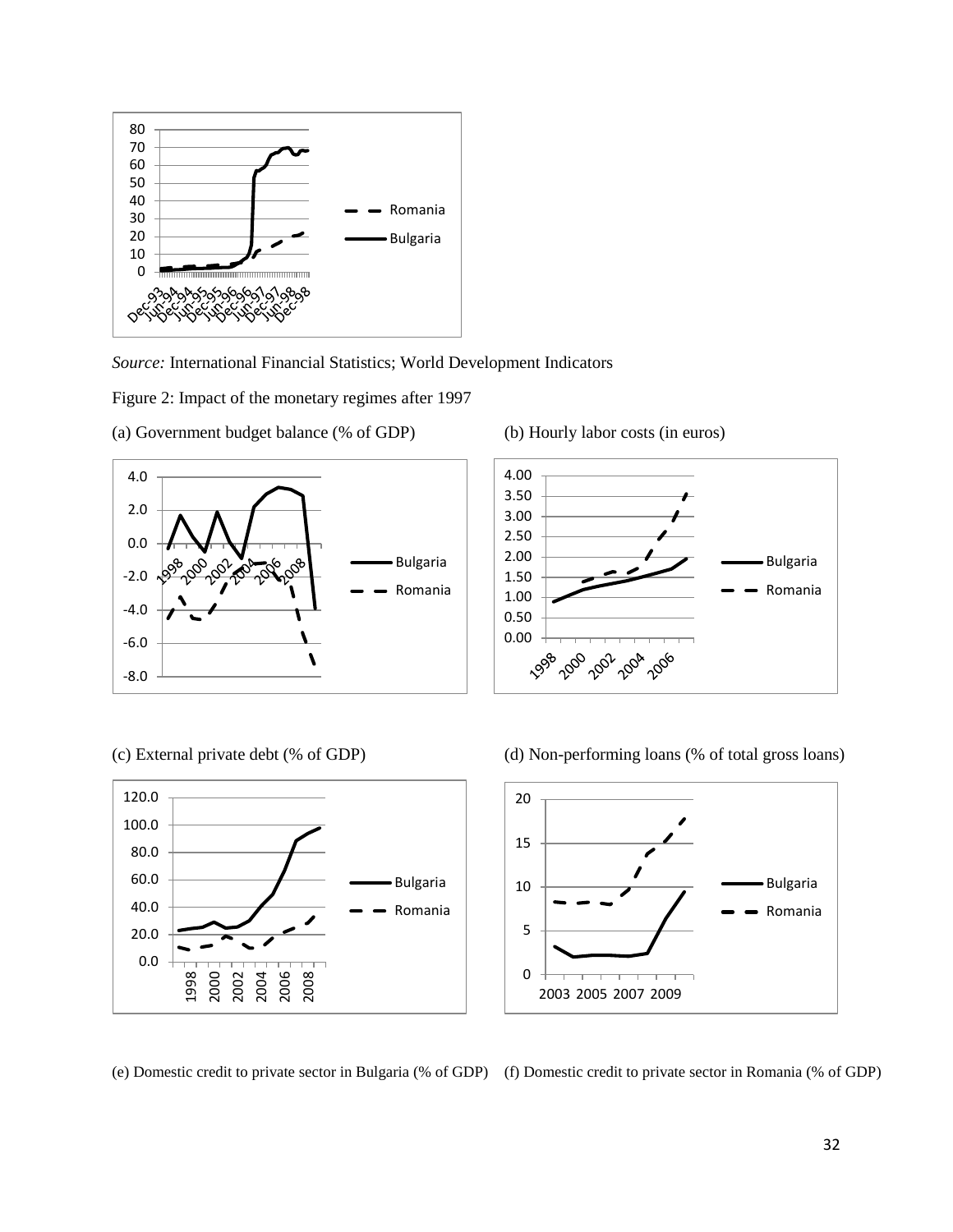

*Source:* Bulgarian National Bank; National Bank of Romania

Figure 3: Public debt and foreign reserves (% of GDP)





# (b) Romania